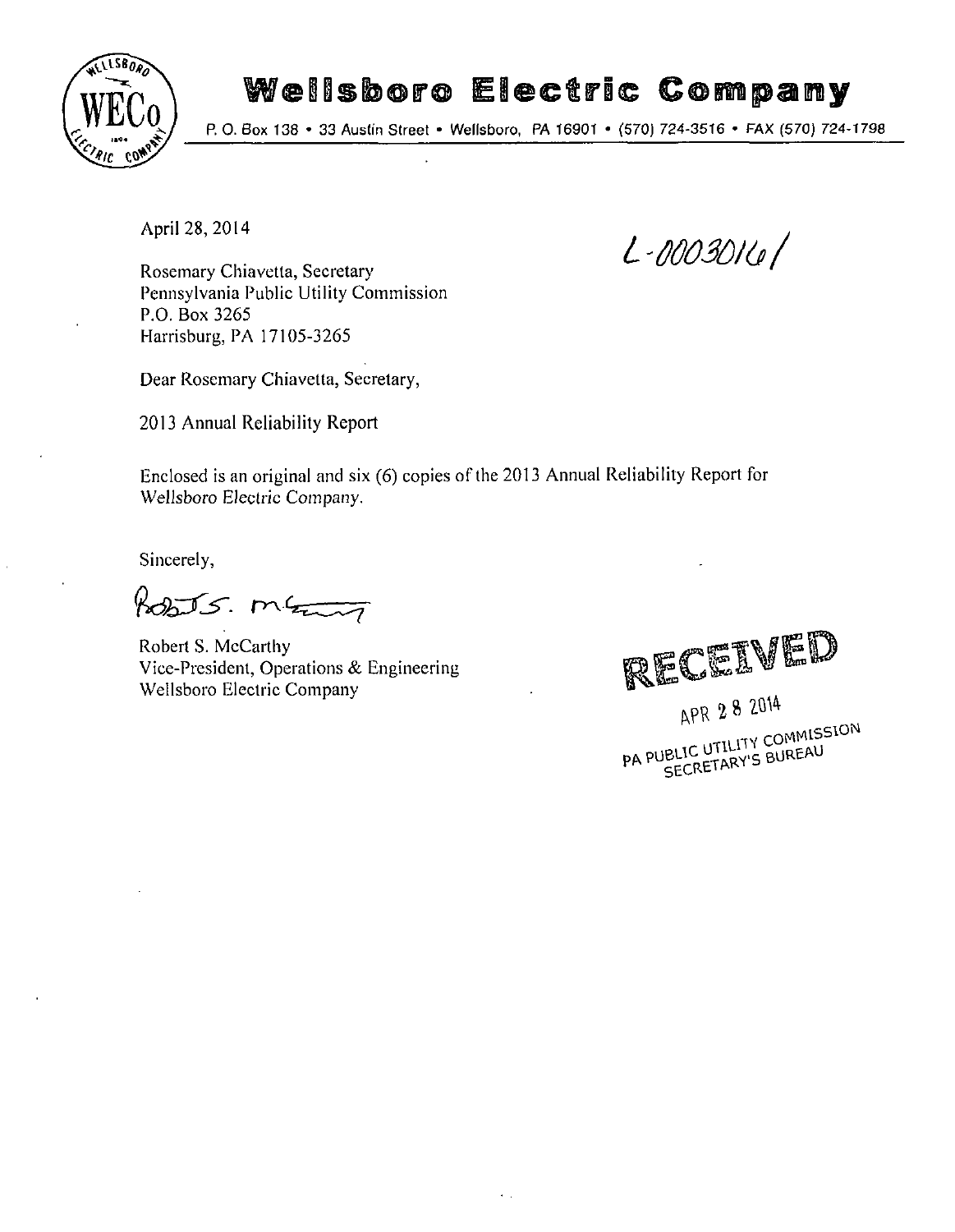Wellsboro Electric Company 33 Austin St. Wellsboro, PA 16901

 $\sim$ 

 $\bullet$ 

 $\hat{\mathbf{r}}$ 

 $\tilde{\mathcal{L}}$ 

Annual Reliability Report for the Year 2013

Report Submitted by: Robert S. McCarthy, Vice-President, Engineering and Operations



 $\mathcal{A}$ 

 $\bar{z}$ 

APR 2 8 2014

PA PUBLIC UTILITY COMMISSION SECRETARY'S BUREAU

 $\sim$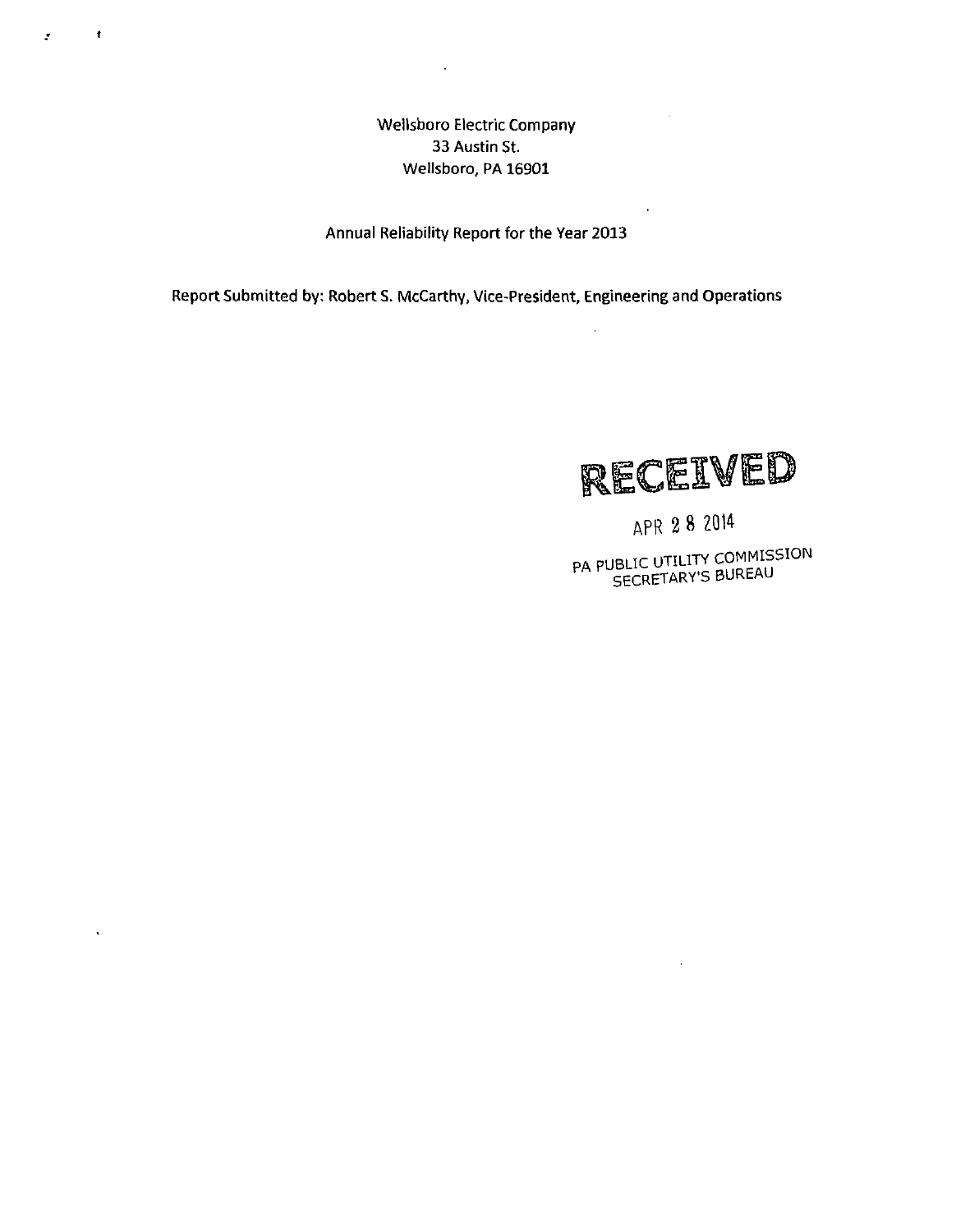Î.

 $\mathbf{r}$ 

57.195 Section (a) Item2 Wellsboro Electric Company

 $\ddot{\phantom{1}}$ 

 $\mathcal{A}^{\pm}$ 

The name, title, telephone number and e-mail address of the person who has knowledge of the matters and can respond to inquires.

Robert S. McCarthy Vice-President, Engineering and Operations Phone: 570-724-3516 E-Mail: bobbym@ctenterprises.org Address: P.O. Box 138, 33 Austin St. Wellsboro, PA 16901

 $\mathcal{L}^{\pm}$ 

 $\ddot{\phantom{a}}$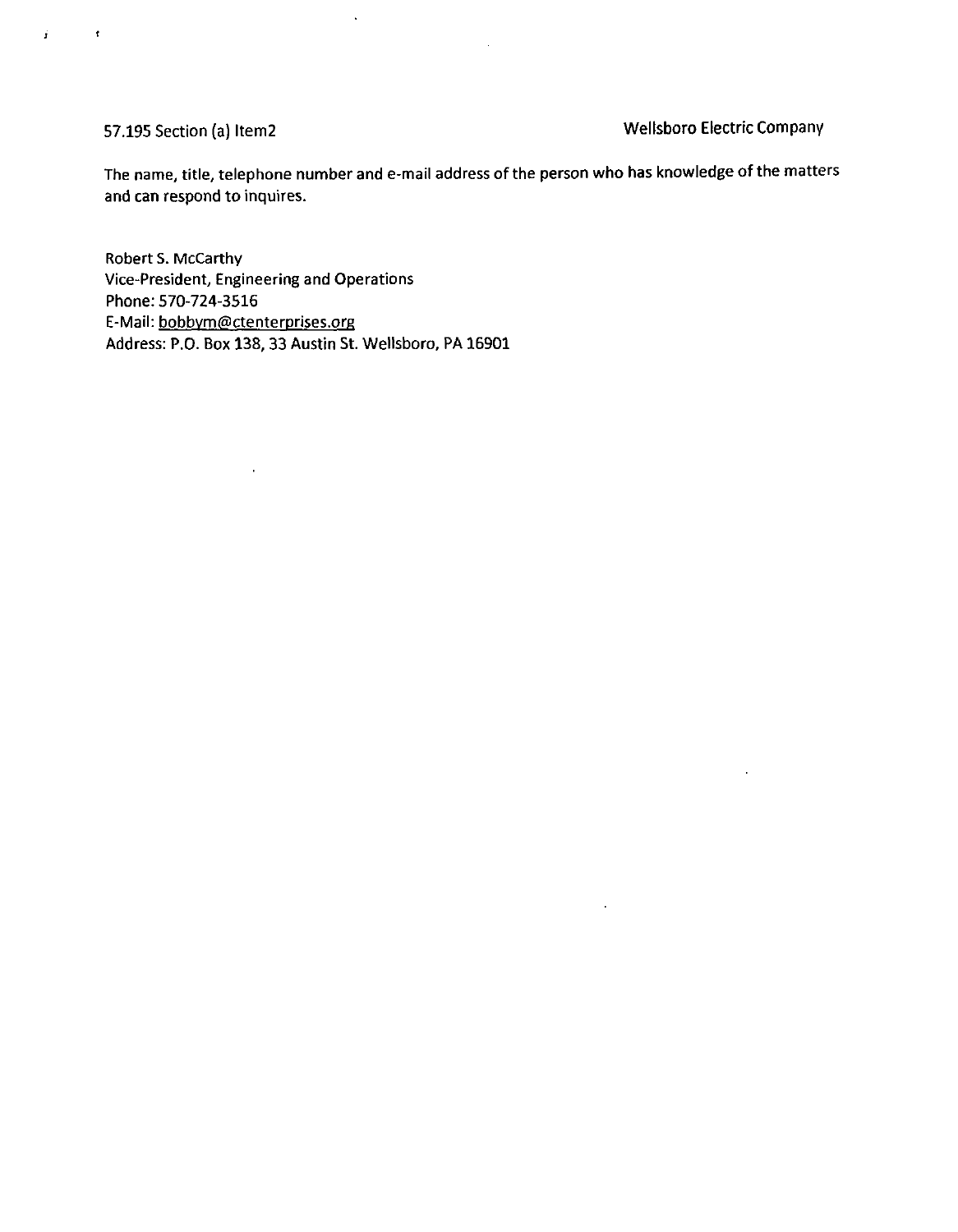An overall current assessment of the state of the system reliability in the EDC'S service territory including a discussion of the EDC'S current programs and procedures for providing reliable electric service.

### SUBSTATION:

Wellsboro Electric completed the installation of a new substation in 2012, six (6) of the current eight (8) feeders on the Wellsboro system has been converted to the newly installed substation, the last two feeders that operate at 4kv is currently being planned to be converted to 12kv and will be connected to the new substation in the next three to four years.

Substations are inspected monthly, oil samples will be taken from each power transformer which we have two in the new substation every other year, the two remaining 4 kv substations will have oil samples taken annually until converted to 12 kv.

Substation Transformer #2 in the Buena Vista substation will be removed from service in 2014 and have a complete maintenance inspection performed on all electrical equipment by the manufacturer of the transformer.

Currently Wellsboro has six (6) voltage regulators in use at our substation locations, these units will be phased out as part of the 4 kv voltage conversions, until these units are removed form service they will be monitored monthly and maintained as needed.

Infrared imaging is conducted annually on all in-service substation equipment and select parts of the distribution system.

### DISTRIBUTION SYSTEM:

Wellsboro Electric will perform an overhead line inspection and overhead transformer visual inspection on four of our circuits, per the terms ofthe Wellsboro Electric inspection and maintenance plan. Poles will be inspected for obvious defects in the poles, cross arms and related electrical equipment; transformers will be inspected for obvious defects, oil leaks and signs of electrical contact from animals, tree limbs, etc. Attachments of phone, cable and ISP will be inspected to insure compliance with the requirements of the National Electrical Safety Code and current industry standards.

1500 distribution poles will be tested to determine the internal and below grade condition of the pole.

Vegetation Management Inspections will be conducted on four (4) distribution circuits, Vegetation treatments and clearing will be conducted on fifty-five (55) miles ofthe distribution system.

Pad-mounted transformers and pad-mounted electrical equipment will be inspected on Two (2) circuits, the Dresser and Charleston #2, transformers and equipment will be opened up by a qualified employee and visual inspection for obvious defects, oil leaks, vegetation affecting the unit, signs of electrical contact, improper excavation around the units and installation of vegetation, fences, etc. that would hamper the operation and maintenance of the units.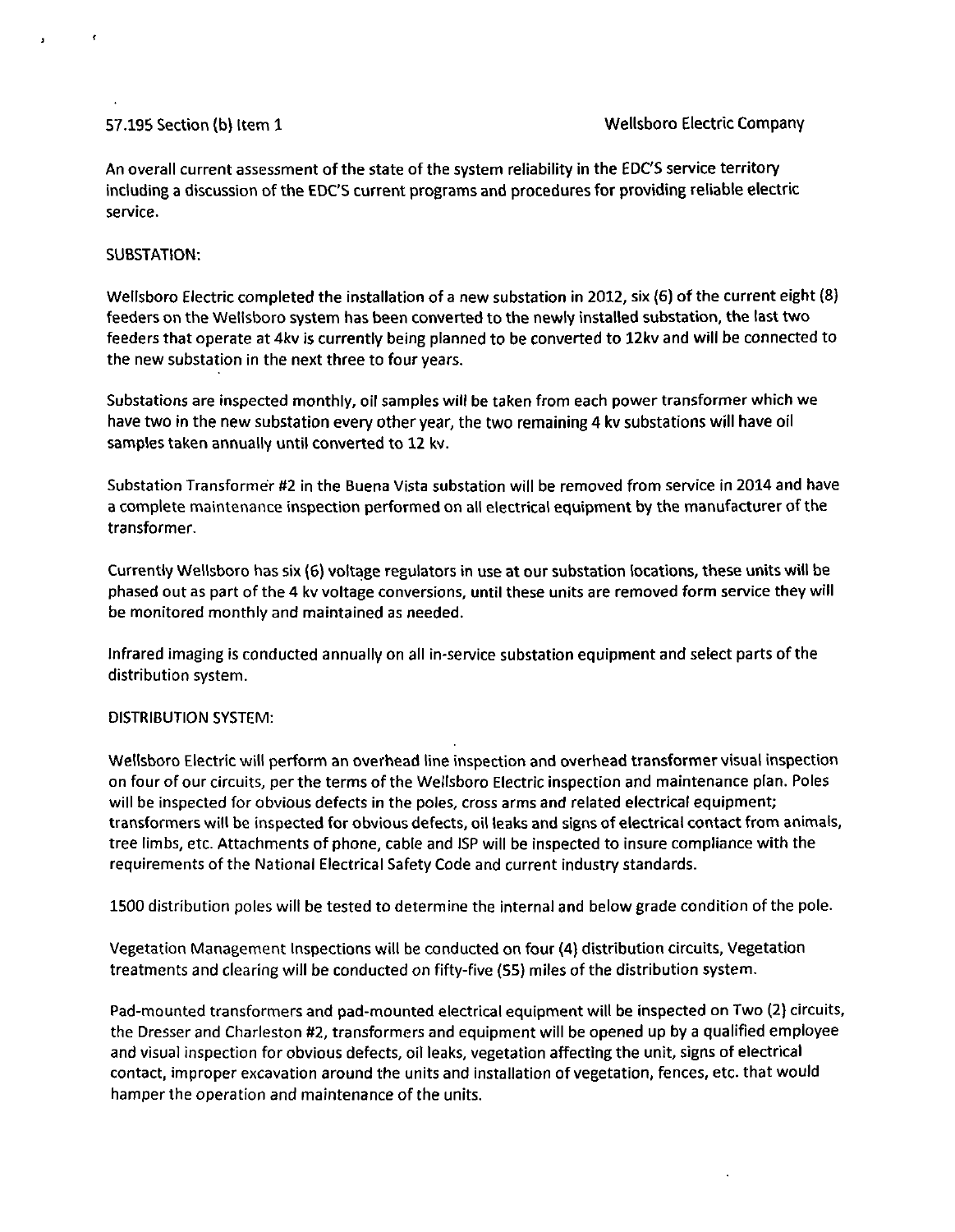Distribution Voltage Regulators and Reclosers will be visual inspected on a Semi-Annual inspection.

Wellsboro currently uses a self-protected internally fused distribution transformer for a residential and small commercial accounts on our 12 KV system, this type of transformer eliminates the need for a fused cutout or external fuse link, in addition all transformers have an animal guard installed on the high side bushings and coated lead wire from the transformer to the primary line connection in an attempt to prevent animal and vegetation contact that could cause a loss of power to the unit.

All poly phase and large commercial customers and all customers still served from the 4 KV system has a convential transformer with an externally fused cutout of fuse link, due to the large number of porcelain cutout failures of the last several years, we began using only polymer cutouts, an animal guard and insulated lead wire is used on all these installations. All installation is protected by lightning arresters.

Wellsboro Electric tracks causes of outages with an Outage Management System (OMS), this data is reviewed to determine circuits and installations that are experiencing multiple outages and corrective measures can be planned and performed from this data.

Wellsboro Electric has a multi-year contract with Asplundh Tree Experts of Willow Grove, PA to provide clearing and trimming of select lines on our system, we currently trim and reclear fifty-five (55) miles of distribution line each year at a minimum, in 2014 Asplundh will be trimming and reclearing a portion of the Stony Fork Feeder, Asplundh trims and clears according to specifications established by Wellsboro Electric, Asplundh will also perform hazard tree trimming and removal as directed by Wellsboro Electric.

Wellsboro Electric will continue to install both overhead and underground fault indicators on select overhead and underground circuits, these devices have proven to be a great tool to the operations department when an outage occurs in eliminating unnecessary patrols of areas and enables us to restore service quicker.

Wellsboro Electric was awarded a grant from the Department of Energy for the installation of advanced meters, we currently have around 4500 of these installed, and meters can provide hourly usage, voltage at the meter and outage detection.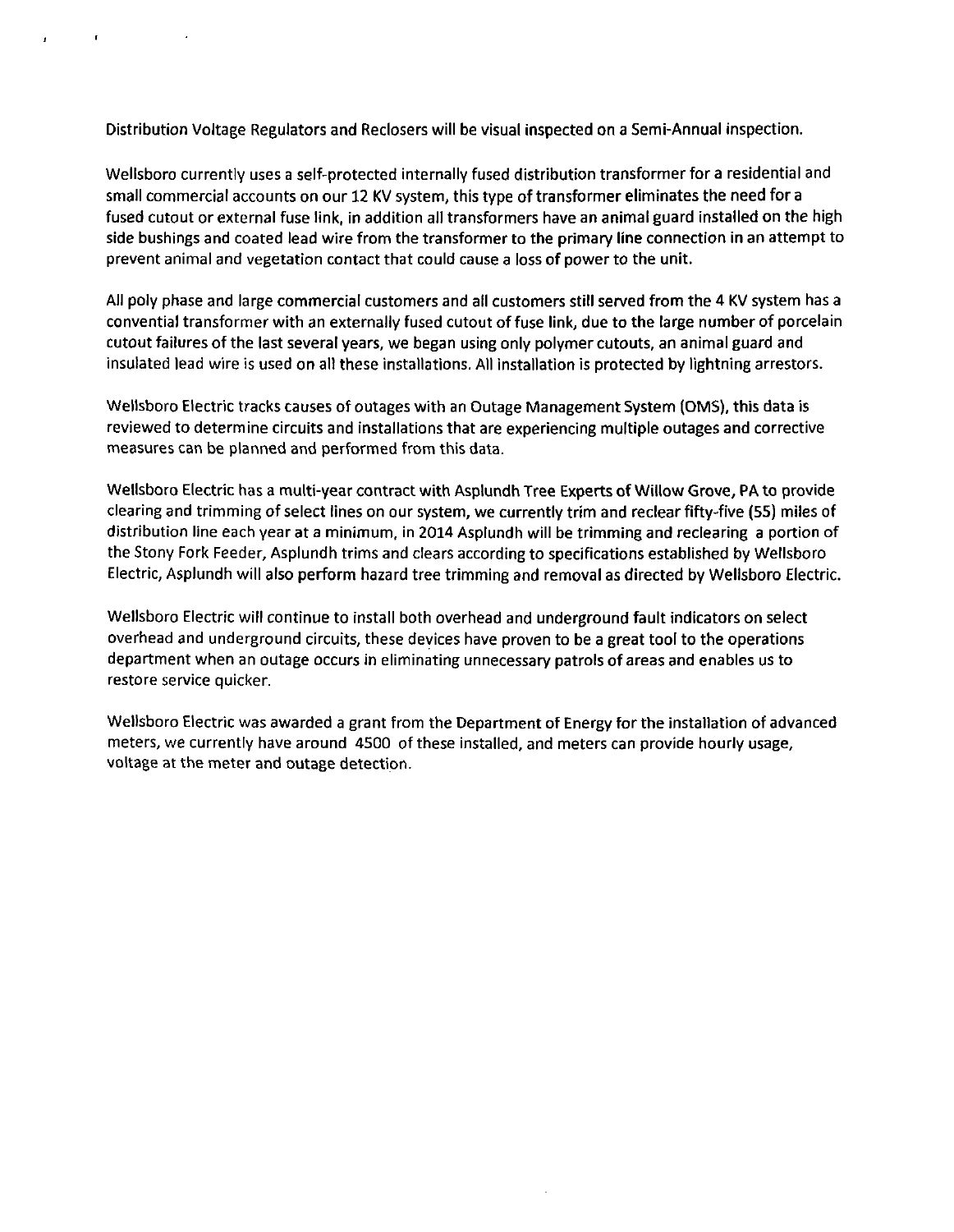$\ddot{\phantom{a}}$ 

# 57.195 Section (b) Item 2 Wellsboro Electric Company

 $\ddot{\phantom{a}}$ 

A description of each major event that occurred during the year being reported on, including the time and duration of the event, the number of customers affected, the cause of the event and any modified procedures adopted to avoid or eliminate the impacts of similar events in the future.

### Major Events

 $\lambda$ 

 $\bullet$ 

 $\mathbf{r}$ 

| Date          | Time of<br>Event | Date & Time<br>Restored       | # Customers<br>Affected | Cause<br>Code        |
|---------------|------------------|-------------------------------|-------------------------|----------------------|
| $1 - 20 - 13$ | 8:20 AM          | 1-20-13 @ 11:49 AM            | 2686                    | <b>High Winds</b>    |
| $1 - 28 - 13$ | 10:10 AM         | 1-28-13 @ 12:08 PM            | 2006                    | Off ROW Tree's       |
| $2 - 20 - 13$ | 6:10 AM          | $2 - 20 - 13 \omega 11.41$ AM | 1534                    | Car/Pole Accident    |
| $5 - 8 - 13$  | 7.55 AM          | 5-8-13 @ 10:55 AM             | 6206                    | Loss of Power Supply |
| $5 - 14 - 13$ | $3:11$ PM        | 5-15-13 @ 2:28 AM             | 6206                    | Loss of Power Supply |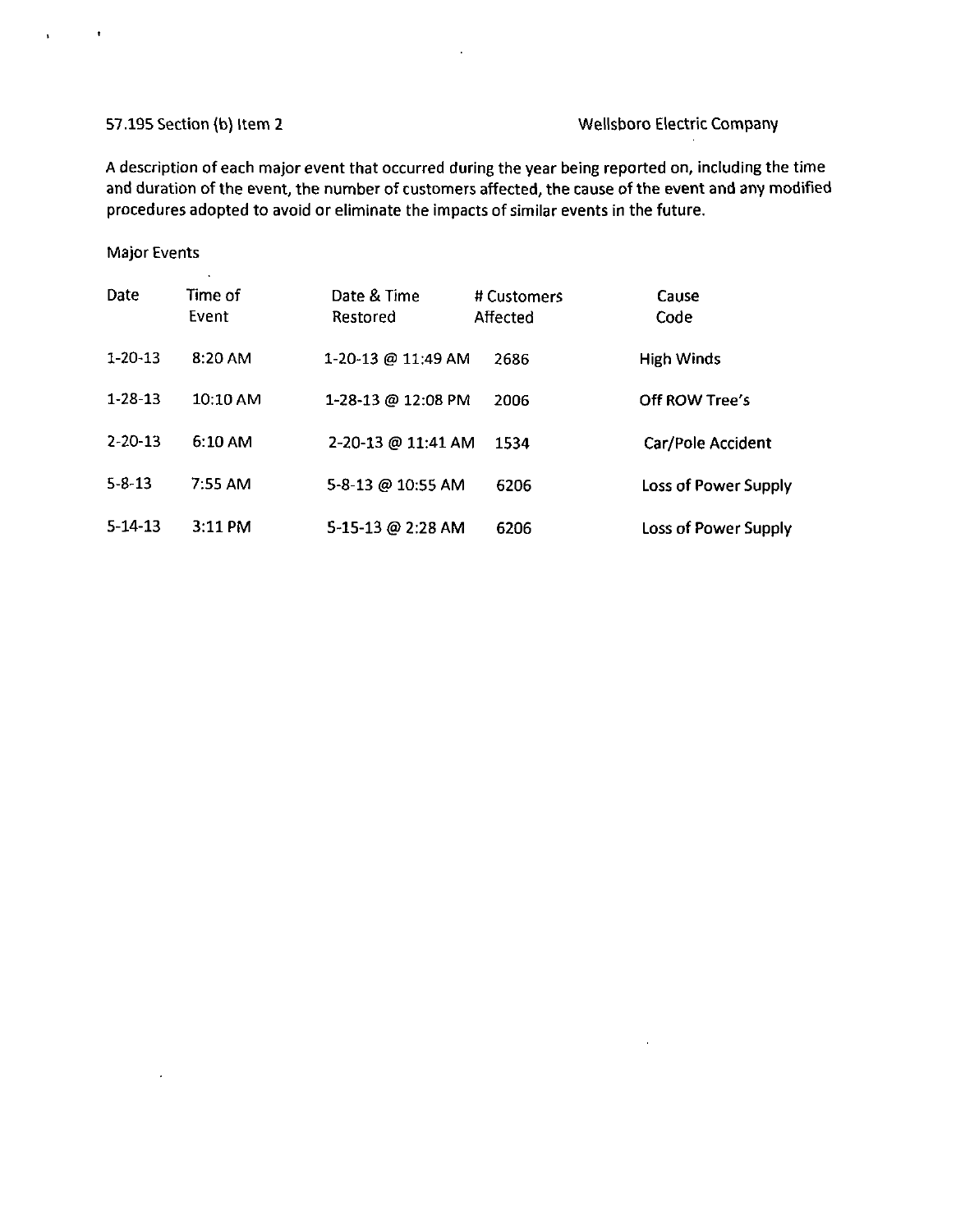## 57.195 Section (2) Item 3 Wellsboro Electric Company

A table showing the actual values of each of the reliability indices (SAIFI, CAIDI, SAIDI) for the EDC'S service territory for each of the preceding Three (3) calendar years. The report shall include the data used in calculating the indices, namely the average number of customers affected and the minutes of interruption.

|                                                 | <b>SAIFI</b> | <b>SAIDI</b> | <b>CAIDI</b> |
|-------------------------------------------------|--------------|--------------|--------------|
| <b>BENCHMARK FOR WELLSBORO ELECTRIC COMPANY</b> | 1.23         | 153          | 124          |
| ROLLING TWELVE MONTH STANDARD                   | 1.66         | 278          | 167          |

### RELIABILITY INDEX TABLE FOR SAIFI, SAIDI and CAIDI

|      | <b>SAIFI</b> | <b>SAIDI</b> | <b>CAIDI</b> |
|------|--------------|--------------|--------------|
| 2011 | 1.62         | 118.62       | 73.04        |
| 2012 | 0.94         | 60.44        | 64.5         |
| 2013 | .63          | 45.35        | 71.56        |

2011 OUTAGE DATA AVERAGE NUMBER OF CUSTOMERS SERVED 6169

| Cause                 | # of           | # of Customers  | Customer       |
|-----------------------|----------------|-----------------|----------------|
| Code                  | <b>Outages</b> | <b>Affected</b> | <b>Minutes</b> |
|                       |                |                 |                |
| Animal                | 39             | 1419            | 60727.2        |
| <b>Vehicles</b>       | 1              | 78              | 17121          |
| Electrical Overload 4 |                | 226             | 18030          |
| Equipment Failure 99  |                | 2656            | 223132         |
| Fire                  | 1              | 1               | 130.8          |
| Ice/Sleet/Frost       | 1              | 182             | 21524          |
| Lightning             | 9              | 266             | 16757.2        |
| <b>Public Contact</b> | 1              | 29              | 1147.2         |
| <b>Trees</b>          | 55             | 783             | 39868          |
| Trees, Off ROW        | 24             | 1602            | 161351.4       |
| Unknown               | 86             | 2640            | 156782.2       |
| Wind                  | 4              | 97              | 15205          |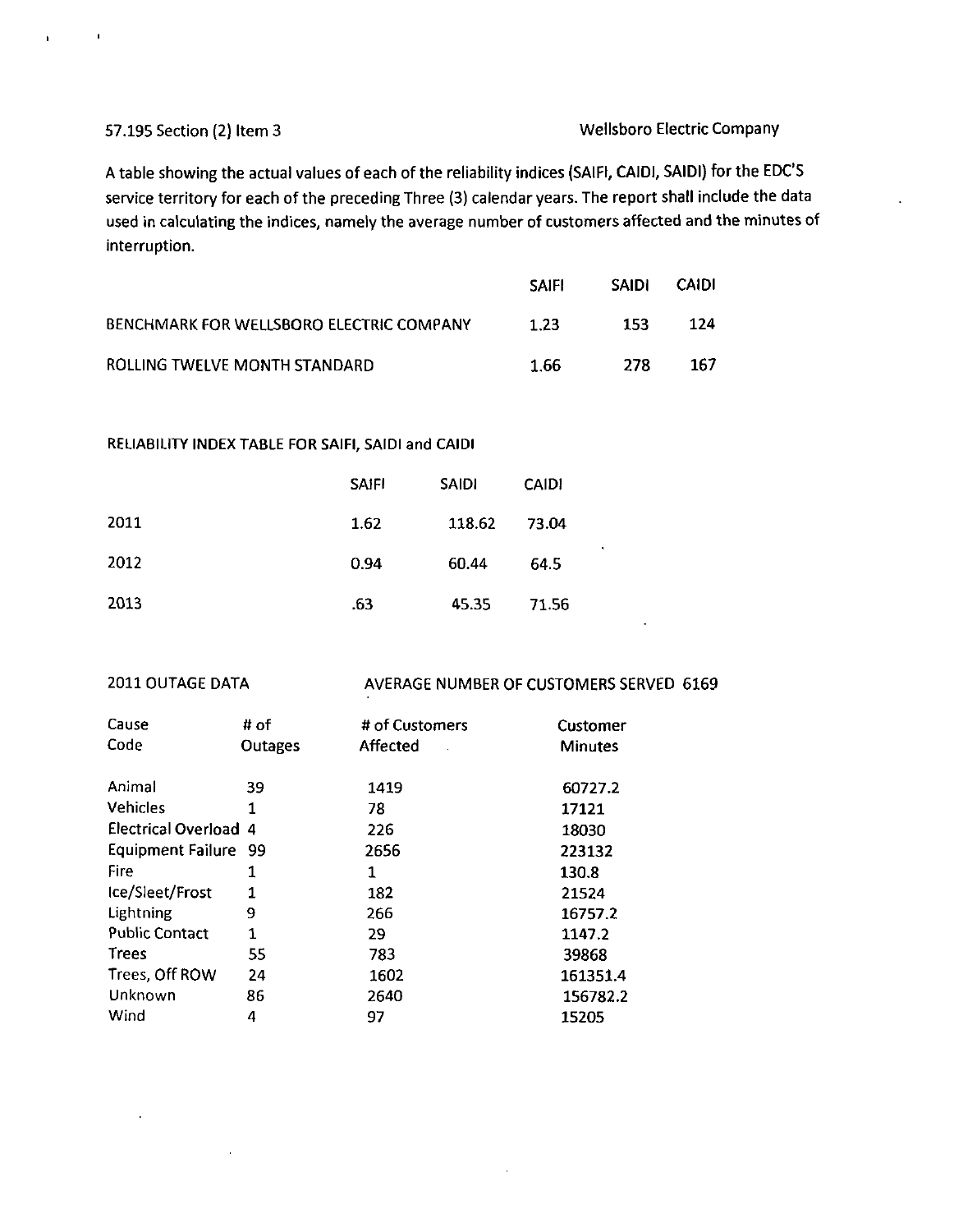$\bullet$ 

 $\ddot{\phantom{a}}$ 

# 2012 OUTAGE DATA AVERAGE NUMBER OF CUSTOMERS SERVED 6204

| Cause                       | # of    | # of Customers | Customer       |
|-----------------------------|---------|----------------|----------------|
| Code                        | Outages | Affected       | <b>Minutes</b> |
|                             |         |                |                |
| Animals                     | 59      | 1033           | 47241.6        |
| <b>Vehicles</b>             | 5       | 618            | 66988.2        |
| <b>Equipment Failure 46</b> |         | 997            | 75231.6        |
| Lightning                   | 14      | 169            | 11712.6        |
| <b>Public Contact</b>       | 4       | 917            | 19538.4        |
| <b>Trees</b>                | 26      | 532            | 47001.6        |
| Trees, On ROW               | 6       | 245            | 27983.4        |
| Trees, Off ROW              | 7       | 169            | 15290.4        |
| Unknown                     | 65      | 864            | 57391.2        |
| Wind                        | 3       | 29             | 2526.6         |

# 2013 OUTAGE DATA AVERAGE NUMBER OF CUSTOMERS SERVED 6214

| Cause                 | # of<br># Of Customers |          | Customer       |
|-----------------------|------------------------|----------|----------------|
| Code                  | Outages                | Affected | <b>Minutes</b> |
| Animals               | 13                     | 268      | 2053           |
| <b>Vehicles</b>       | 3                      | 280      | 86450          |
| Elec Overload         | 4                      | 1368     | 54295          |
| <b>Equipt Failure</b> | 37                     | 272      | 37577          |
| Lightning             | 12                     | 164      | 11361          |
| <b>Trees</b>          | 4                      | 54       | 9677           |
| Tree's on ROW         | 8                      | 97       | 6469           |
| Tree's off ROW        | 14                     | 589      | 55298          |
| Unknown               | 18                     | 325      | 36874          |
| Wind                  | 31                     | 6        | 2021           |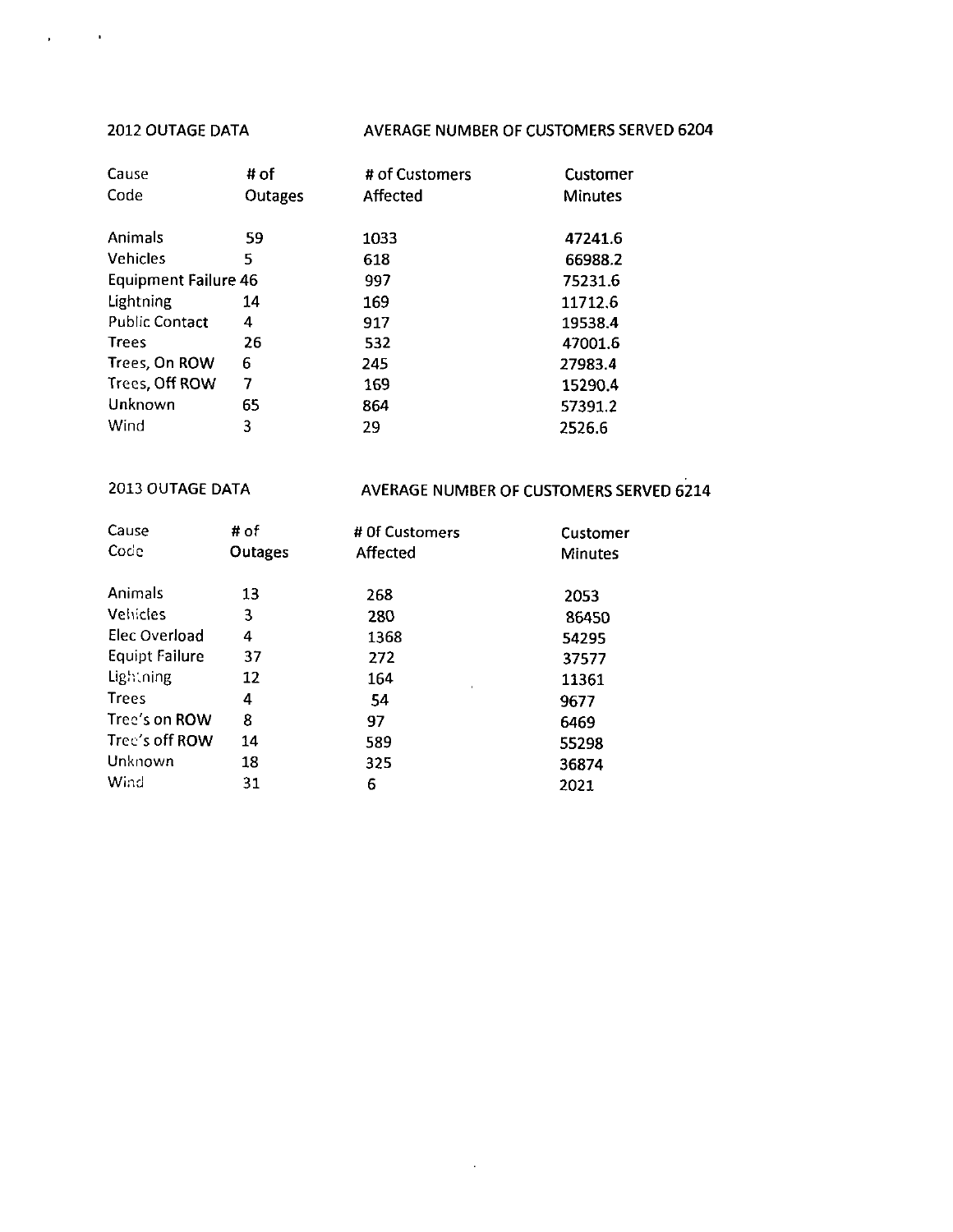# 57.195 Section (b) Item 4 Wellsboro Electric Company

A breakdown and analysis of outage causes during the preceding quarter including the number and percentage of service outages, the number of customers interrupted, and customer interruption minutes categorized by outage cause such as equipment failure, animal contact, tree related, and so forth.

# 2013 Average number of Customers Served 6214

| Cause                 | Number of<br>Interruptions | Percentage of<br>Interruptions | Customer<br><b>Minutes</b> | <b>Customers</b><br><b>Affected</b> |
|-----------------------|----------------------------|--------------------------------|----------------------------|-------------------------------------|
| Animals               | 13                         | 10.7%                          | 2053                       | 268                                 |
| Vehicles              | 3                          | 2.5%                           | 86450                      | 280                                 |
| Elec Overload         | 4                          | 3.3%                           | 54295                      | 1368                                |
| <b>Equipt Failure</b> | 37                         | 30.3%                          | 37577                      | 272                                 |
| Lightning             | 12                         | 9.8%                           | 11361                      | 164                                 |
| <b>Trecs</b>          | 4                          | 3.3%                           | 9677                       | 54                                  |
| Trees, On ROW         | 8                          | 6.6%                           | 6469                       | 97                                  |
| Trec, Off ROW         | 14                         | 11.5%                          | 55298                      | 597                                 |
| Unknown               | 18                         | 14.8%                          | 36874                      | 325                                 |
| Win.                  | 6                          | 4.9%                           | 2021                       | 31                                  |
| Tot.S                 | 122                        | 100%                           | 308028                     | 3461                                |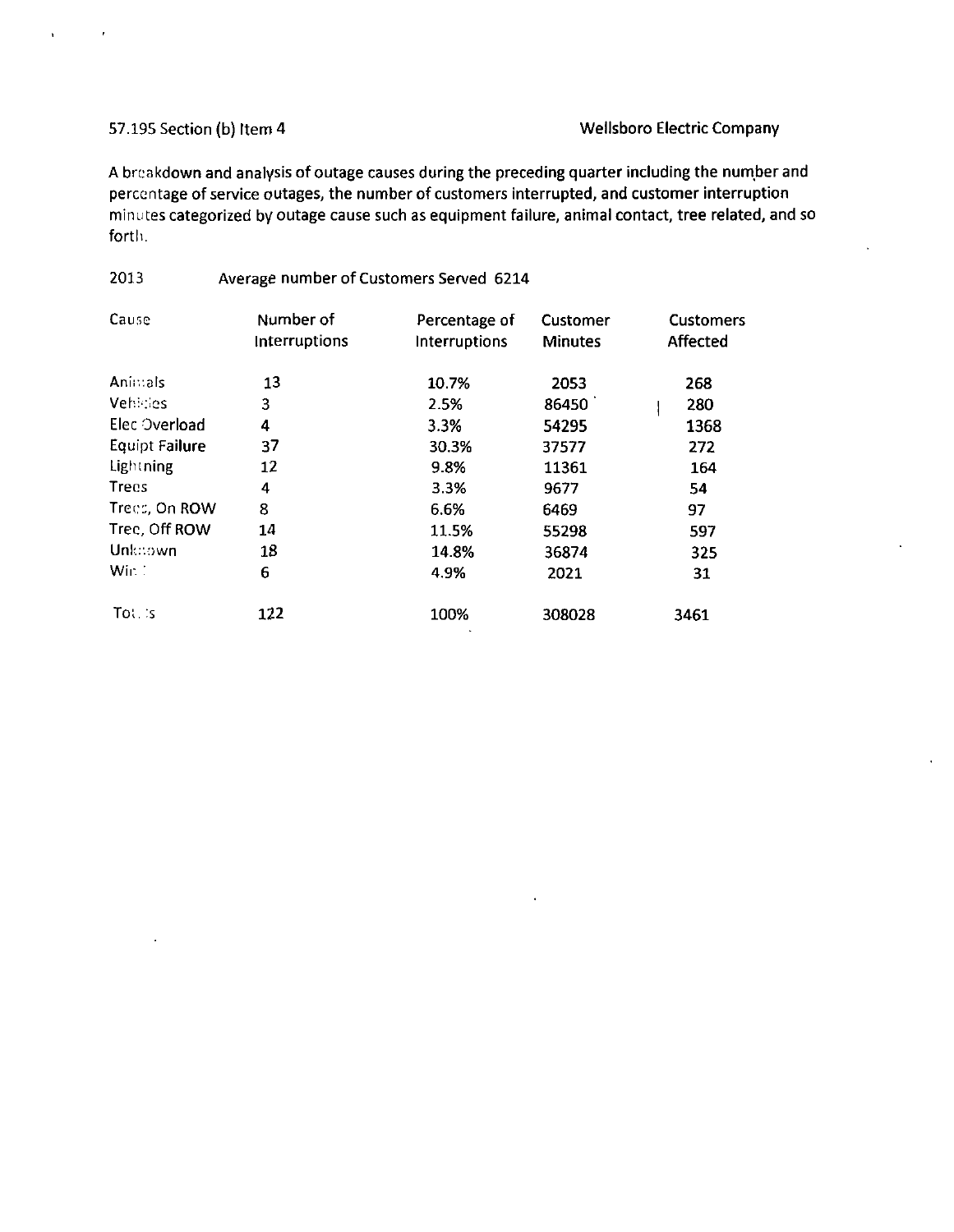$\ddot{\phantom{a}}$ 

 $\mathbf{v}$ 

 $\mathbf{r}$ 

57.: 15 Section (b) Item 6 Wellsboro Electric Company

 $\ddot{\phantom{a}}$ 

A cc:nparison of established transmission and distribution inspection and maintenance goals and objectives versus actual results achieved during the year being reported on. Explanation of any variances shall be included.

 $\hat{\mathbf{r}}$ 

| Code   | Description                                              | Goal/Objective            | Actual        |
|--------|----------------------------------------------------------|---------------------------|---------------|
| 582    | <b>Substation oil testing</b>                            | 50% of all Units          | 100% Complete |
| 593.3  | Sectionalizing/Fuse Coord                                | <b>One Circuit</b>        | 100% Complete |
| 593.3  | <b>Substation Chemical Spraying</b>                      | <b>All Substations</b>    | 100% Complete |
| 593.3  | <b>Pole Testing</b>                                      | 1400 Poles                | 100% Complete |
| 593.3  | Visual Line Inspection                                   | <b>Four Circuits</b>      | 100% Complete |
| 593.3  | Infrared Imaging                                         | <b>Substations</b>        | 100% Complete |
| 593.1  | <b>Right of Way Clearing</b>                             | 55 Miles                  | 100% Complete |
| 593.9  | <b>Voltage Regulator Rebuilds</b>                        | <b>Three Units</b>        | 100% Complete |
| 592.11 | <b>Substation Inspections</b>                            | Monthly                   | 100% Complete |
| 593.9  | <b>OCR Repairs</b>                                       | <b>Six Units</b>          | 100% Complete |
| 593.9  | <b>OCR/Relay Calibration/Testing</b>                     | Test/Calibrate/Test       |               |
|        | Unit #1 Buena Vista Substation                           |                           | 100% Complete |
| 592.31 | <b>OCR/Regulator Inspections</b>                         | Inspection of all units   |               |
|        | On distribution system by visual inspection twice a year |                           | 100% Complete |
| 5911   | Underground Inspection                                   | All underground on        |               |
|        |                                                          | <b>Charleston Circuit</b> | 100% Complete |

 $\bar{\lambda}$ 

 $\mathcal{A}$ 

 $\mathcal{L}$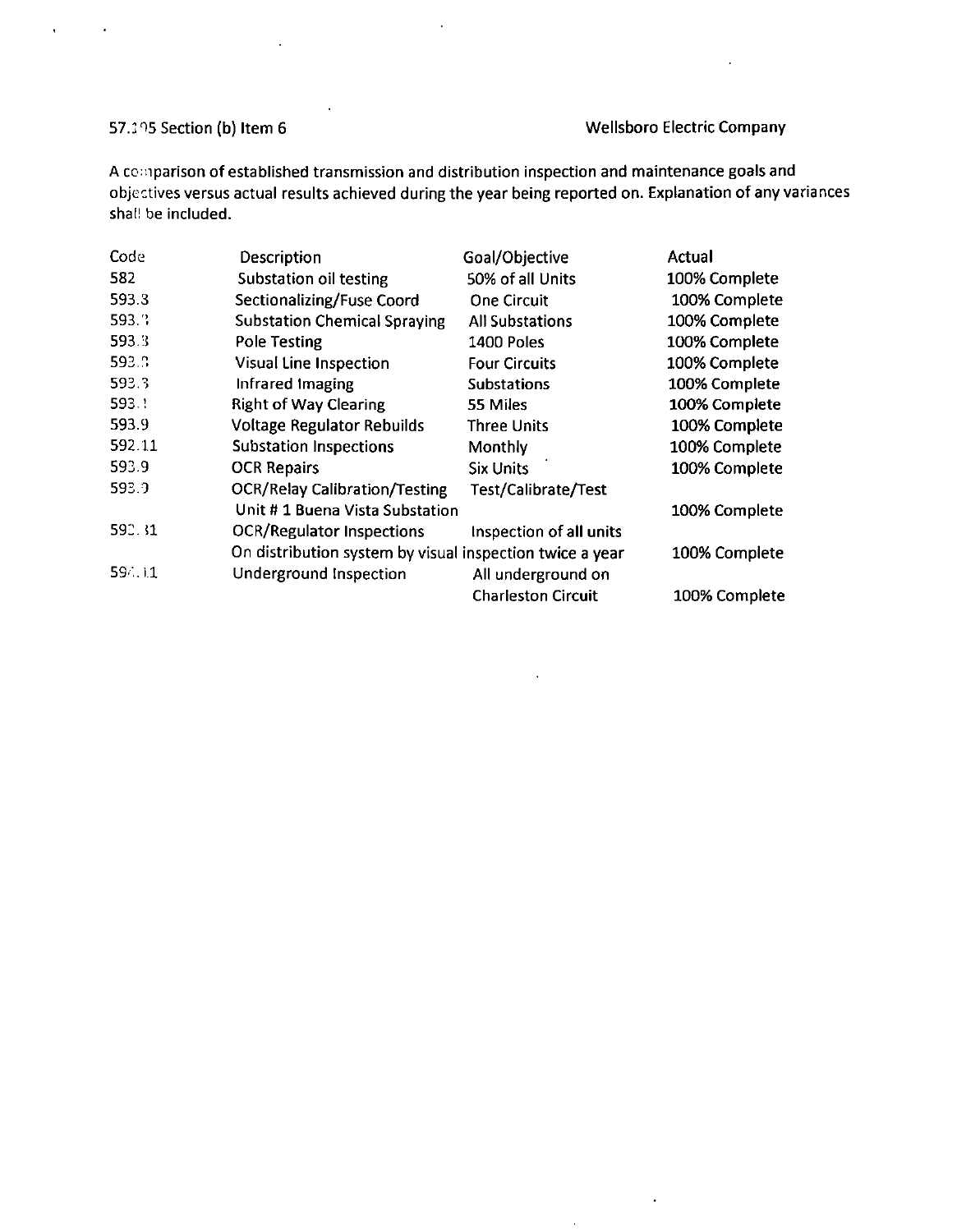$\ddot{\phantom{a}}$ 

 $\sigma^{\pm}$ 

t,

# 57.195 Section (b) Item 7 Wellsboro Electric Company

 $\overline{\phantom{a}}$ 

 $\mathcal{L}^{\pm}$ 

A comparison of budgeted versus actual transmission and distribution operations and maintenance expenses for the year being reported on in total and detailed by the EDC'S account or FERC code, Explanations of any variances 10% or greater shall be included.

SHOWN ON NEXT PAGE.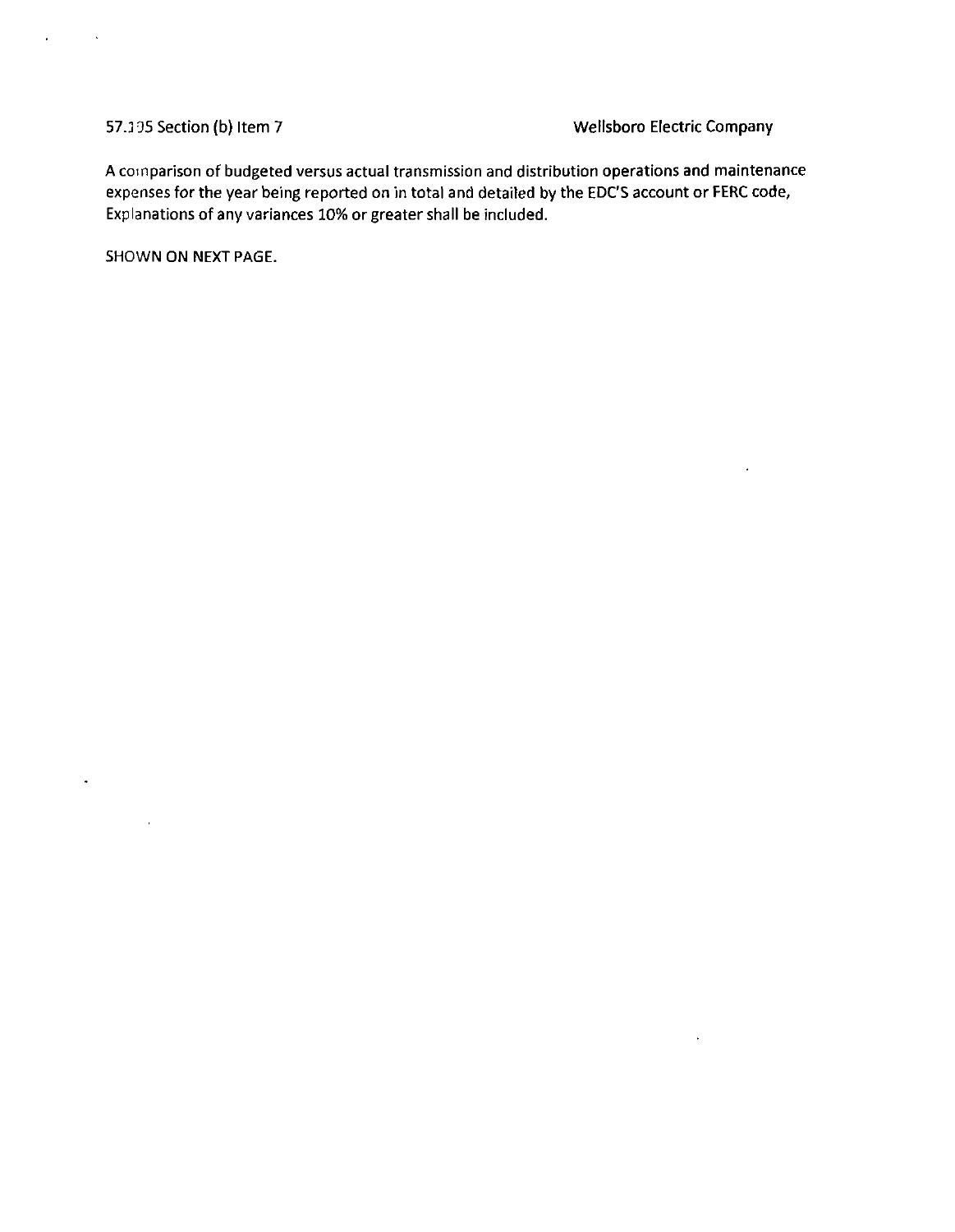| 57.195 (b) (10) |                                            |                                                       |                                                                  | <b>Wellsboro Electric Co.</b> |    |                       |                           |              |
|-----------------|--------------------------------------------|-------------------------------------------------------|------------------------------------------------------------------|-------------------------------|----|-----------------------|---------------------------|--------------|
| 2013 E&O        |                                            |                                                       |                                                                  |                               |    |                       |                           |              |
|                 |                                            |                                                       |                                                                  |                               |    |                       |                           |              |
|                 |                                            | <b>WELLSBORO ELECTRIC COMPANY</b>                     |                                                                  |                               |    |                       |                           |              |
|                 |                                            |                                                       |                                                                  |                               |    |                       |                           |              |
|                 |                                            | 2013 Engineering and Operations Budget                |                                                                  |                               |    |                       |                           |              |
|                 | <b>TRAINING AND SAFETY</b>                 |                                                       |                                                                  |                               |    |                       |                           |              |
|                 |                                            |                                                       |                                                                  |                               |    |                       |                           |              |
| G.L.            | <b>DESCRIPTION</b>                         |                                                       |                                                                  |                               |    | 2013 Budget           |                           | 2013 Actual  |
|                 |                                            |                                                       |                                                                  |                               |    |                       |                           |              |
|                 | 588.20 Training Outside                    |                                                       |                                                                  |                               | \$ | 22,852.00             | \$                        | 7,637.00     |
|                 |                                            |                                                       | 588.40 CDL Physicals, Safety Meetings, Drug Testing, E&O Meeting |                               | \$ | 5,200.00              | $\boldsymbol{\mathsf{s}}$ | 3,320.00     |
|                 | 926.90 Safety glasses & eye exams          |                                                       |                                                                  |                               | \$ | $500.00$ \$           |                           |              |
|                 |                                            |                                                       |                                                                  |                               |    |                       |                           |              |
|                 |                                            |                                                       |                                                                  |                               | \$ | 28,552.00             |                           | \$ 10,957.00 |
|                 | <b>DISPATCHING / RENTALS / LEASING</b>     |                                                       |                                                                  |                               |    |                       |                           |              |
|                 |                                            |                                                       |                                                                  |                               |    |                       |                           |              |
| GL.             | <b>DESCRIPTION</b>                         |                                                       |                                                                  |                               |    | 2013 Budget           |                           |              |
|                 |                                            | 589.00 Pager, Radio Towe, Radio Line and Pole Leasing |                                                                  |                               | \$ | 28,200.00             | $\mathbb{S}$              | 28,068.00    |
|                 | 593022.00 Cell-Phone - Crew Chief          |                                                       |                                                                  |                               | \$ |                       | \$                        | 77.00        |
|                 | 921.70 After-Hours Dispatching/Call Center |                                                       |                                                                  |                               | \$ | 45,000.00             | $\mathsf{S}$              | 47,366.00    |
|                 |                                            |                                                       |                                                                  |                               |    |                       |                           |              |
|                 |                                            |                                                       |                                                                  |                               |    |                       |                           |              |
|                 |                                            |                                                       |                                                                  |                               | \$ | 73,200.00             |                           | \$75,511.00  |
| G.L.            | <b>DESCRIPTION</b>                         |                                                       |                                                                  |                               |    | 2013 Budget           |                           |              |
|                 |                                            |                                                       |                                                                  |                               |    |                       |                           |              |
|                 | 582.00 Substation Maintenance              |                                                       |                                                                  |                               | \$ | $6,000.00$ \$         |                           | $\sim$       |
|                 | 586.30 Meter Tool Budget                   |                                                       |                                                                  |                               | \$ | 1,000.00              |                           |              |
|                 | 588.90 Engineering Tool Budget             |                                                       |                                                                  |                               | \$ | $1,500.00$   \$       |                           | 782.00       |
|                 | 593.00 Fire Resistant Clothing             |                                                       |                                                                  |                               | \$ | $3,000.00$ $\sqrt{5}$ |                           | 3,000.00     |
|                 | 593.00 Di-Electric Overshoes               |                                                       |                                                                  |                               | \$ | 2,000.00              | $\mathfrak{F}$            | 2,000.00     |
|                 | 593.10 Right of Way Clearing               |                                                       |                                                                  |                               | \$ | 235,000.00            |                           | \$235,000.00 |
|                 |                                            | 593.40 Crew Expenses, Food/Misc Outage Related        |                                                                  |                               | \$ | 600.00                | $\mathfrak{S}$            | 388.00       |
|                 |                                            | 593.80 Rubber Goods/Hotline Equipment Testing         |                                                                  |                               |    |                       |                           |              |

 $\mathcal{L}(\mathcal{L}(\mathcal{L}))$  . The set of  $\mathcal{L}(\mathcal{L})$  and  $\mathcal{L}(\mathcal{L}(\mathcal{L}))$ 

 $\mathcal{L}(\mathcal{L}^{\mathcal{L}})$  and  $\mathcal{L}^{\mathcal{L}}$ 

 $\sim 10^{-11}$ 

 $\mathcal{L}^{\mathcal{L}}(\mathcal{L}^{\mathcal{L}})$  and  $\mathcal{L}^{\mathcal{L}}(\mathcal{L}^{\mathcal{L}})$  . The contribution of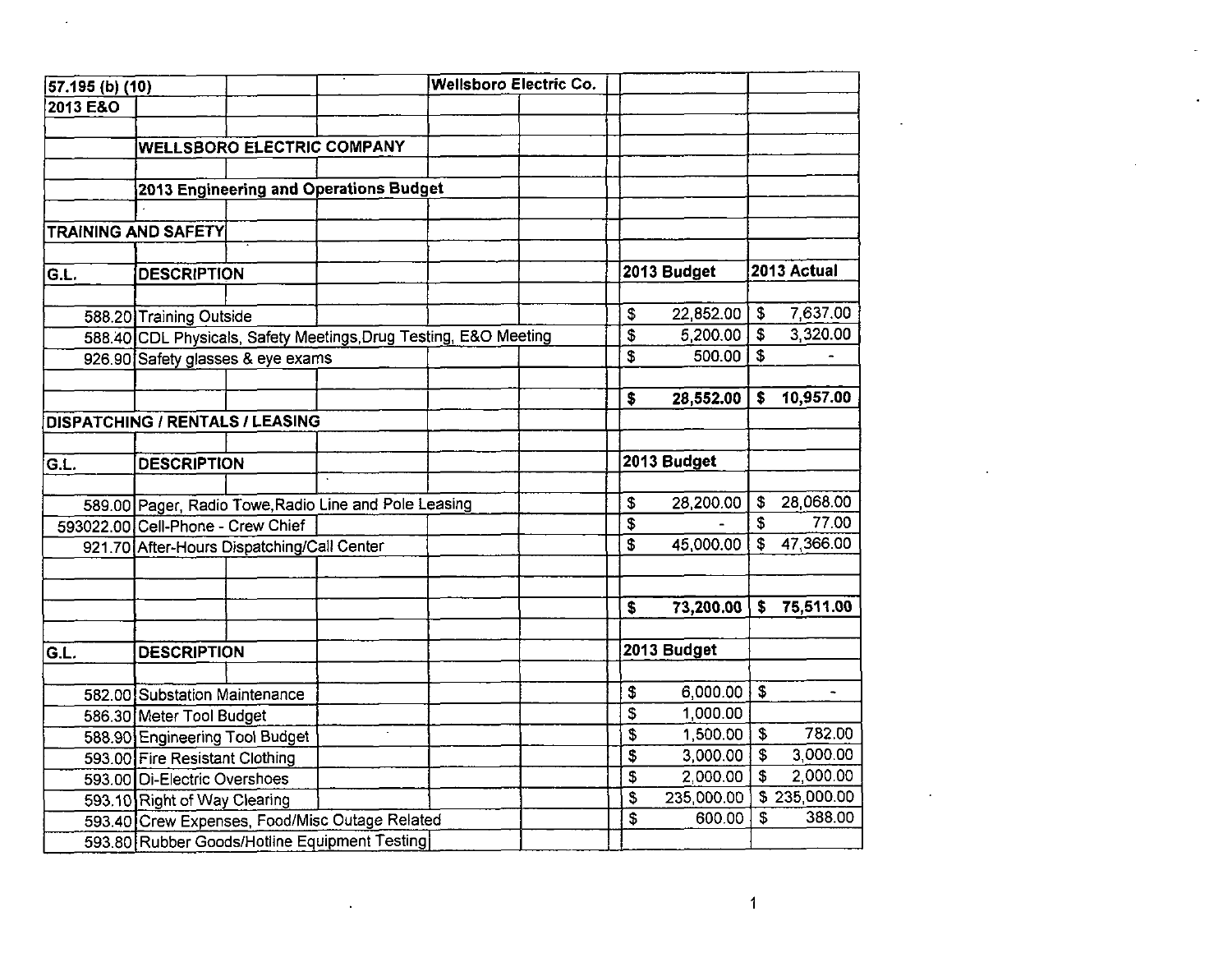|      |                                         |                                     | 593.80 Rubber Goods/Hotline Equipment Replacement                     |                   |  |  |                    |             |                            |              |
|------|-----------------------------------------|-------------------------------------|-----------------------------------------------------------------------|-------------------|--|--|--------------------|-------------|----------------------------|--------------|
|      |                                         |                                     | 593.80 Pole Numbers/ Phase Markers/Transformer Markers                |                   |  |  |                    |             |                            |              |
|      |                                         | 593.80 Substation Chemical Spraying |                                                                       |                   |  |  |                    |             |                            |              |
|      | 593.80 Pole Testing                     |                                     |                                                                       |                   |  |  |                    |             |                            |              |
|      | 593.80 Infared Imaging                  |                                     | Totals for Account 593.8                                              |                   |  |  | \$                 | 38,000.00   | \$                         | 24,357.00    |
|      |                                         |                                     | 593.90 Regulator / OCR Repairs OCR/Relay Calibration/Testing          |                   |  |  | \$                 | 16,000.00   | $\overline{\mathfrak{s}}$  | 515.00       |
|      | 594.90 Pennsylvania One Call Expenses   |                                     |                                                                       |                   |  |  | \$                 | 5,000.00    | \$                         | 1,860.00     |
|      | 595.80 Transformer Disposal and Repair  |                                     |                                                                       |                   |  |  | \$                 | 14,000.00   | $\overline{\mathfrak{s}}$  | 2,881.00     |
|      |                                         |                                     | 597.00 Meter Dept, AMR/Scada and Meter Test Set Maintenance Contracts |                   |  |  | \$                 | 19,500.00   |                            | 16,704.00    |
|      | 908.00 Key Accounts                     |                                     |                                                                       |                   |  |  | $\bar{\mathbf{s}}$ | 3,000.00    |                            |              |
|      | 920.60 VP, Operations & Engineering     |                                     |                                                                       | Seminars/Meetings |  |  | \$                 | 7,000.00    | \$                         | 11,223.00    |
|      | 923.20 Misc Engineering Services        |                                     |                                                                       |                   |  |  | \$                 | 20,000.00   | \$                         | 8,136.00     |
|      | 930.20 Mapping                          |                                     |                                                                       |                   |  |  | \$                 | 25,000.00   | \$                         | 2,916.00     |
|      | 930.30 Association Dues                 |                                     |                                                                       |                   |  |  | \$                 | 1,400.00    | $\ddot{\bm{s}}$            | 856.00       |
|      |                                         |                                     |                                                                       |                   |  |  | \$                 | 398,000.00  |                            | \$310,618.00 |
|      |                                         |                                     |                                                                       |                   |  |  |                    |             |                            |              |
|      |                                         |                                     |                                                                       |                   |  |  |                    |             |                            |              |
|      |                                         |                                     |                                                                       |                   |  |  |                    |             |                            |              |
|      | <b>BUILDING AND GROUNDS</b>             |                                     |                                                                       |                   |  |  |                    |             |                            |              |
|      |                                         |                                     |                                                                       |                   |  |  |                    |             |                            |              |
|      |                                         |                                     |                                                                       |                   |  |  |                    |             |                            |              |
| G.L. | <b>DESCRIPTION</b>                      |                                     |                                                                       |                   |  |  |                    | 2013 Budget |                            |              |
|      |                                         |                                     |                                                                       |                   |  |  |                    |             |                            |              |
|      | 588.00 Repair of Customer's Property    |                                     |                                                                       |                   |  |  | $\frac{1}{2}$      | 5,300.00    | $\boldsymbol{\mathsf{\$}}$ | 608.00       |
|      |                                         |                                     | 932.00 Dumpster, Maintenance yards, Emergency Generator Maintenance   |                   |  |  | \$                 | 18,100.00   | \$                         | 14,411.00    |
|      | 932.10 Maintenance Office Building      |                                     |                                                                       |                   |  |  | \$                 | 8,000.00    | $\overline{\mathbf{3}}$    | 7,305.00     |
|      | 932.20 Maintenance - (SCADA / AMR / ETC |                                     |                                                                       |                   |  |  | \$                 | 10,000.00   | $\overline{\mathbf{S}}$    | 17,830.00    |
|      | 932.30 Maintenance Operations Building  |                                     |                                                                       |                   |  |  | \$                 | 4,100.00    | $\bar{\bm{s}}$             | 2,709.00     |
|      |                                         |                                     |                                                                       |                   |  |  | \$                 | 45,500.00   | \$                         | 42,863.00    |
|      |                                         |                                     |                                                                       |                   |  |  |                    |             |                            |              |
|      |                                         |                                     |                                                                       |                   |  |  |                    |             |                            |              |
|      |                                         |                                     |                                                                       |                   |  |  |                    |             |                            |              |
|      |                                         |                                     |                                                                       |                   |  |  |                    |             |                            |              |
|      |                                         |                                     |                                                                       |                   |  |  |                    |             |                            |              |
|      |                                         |                                     |                                                                       |                   |  |  |                    |             |                            |              |
|      |                                         |                                     |                                                                       |                   |  |  |                    |             |                            |              |
|      |                                         |                                     |                                                                       |                   |  |  |                    |             |                            |              |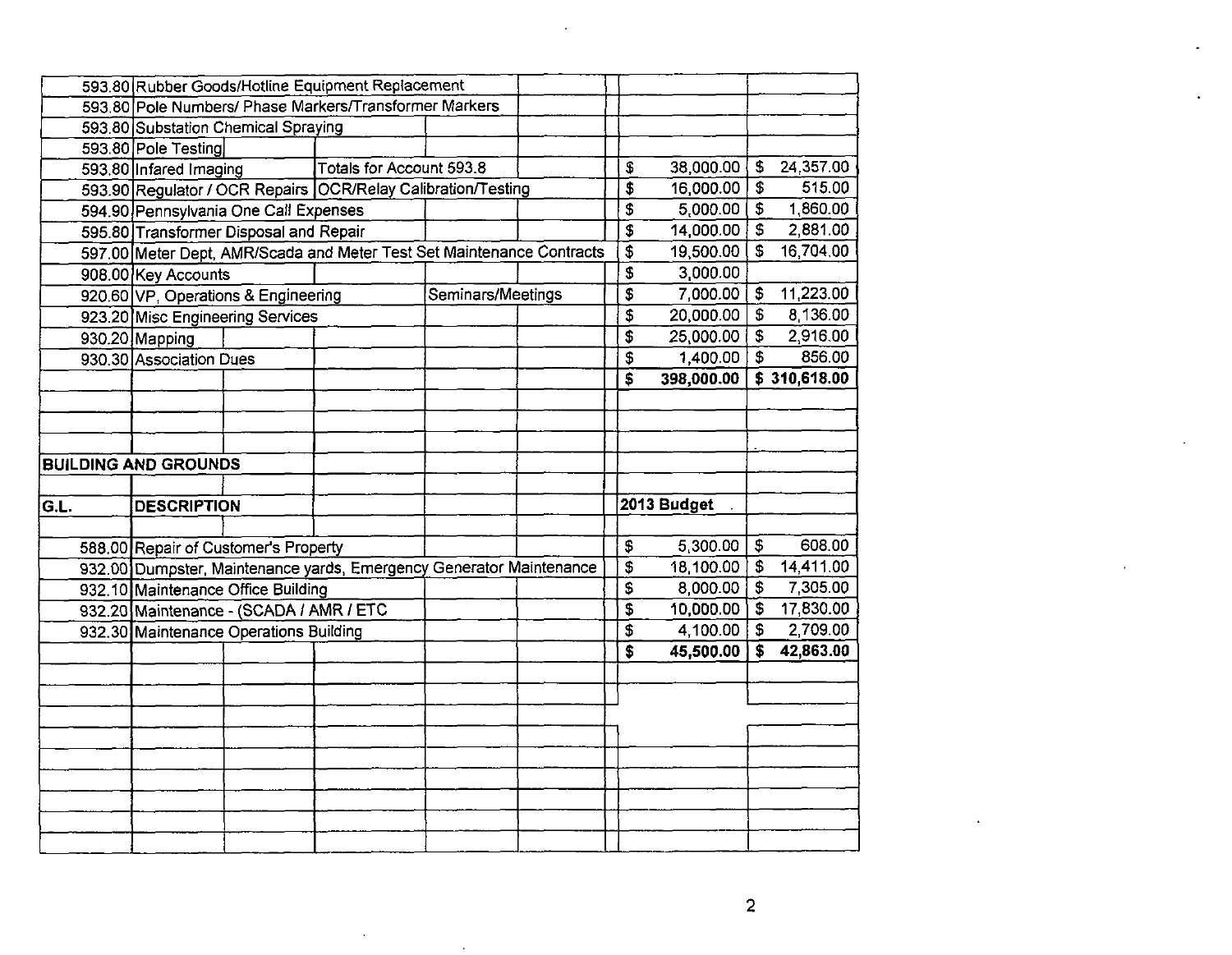## 57.195 Section (b) Item 8

 $\ddot{\phantom{0}}$ 

 $\overline{\phantom{a}}$ 

A comparison of budgeted versus actual transmission and distribution capital expenditures for the year being reported on in total and detailed by the EDCS own functional account codes or FERC account code as available. Explanations of any variances 10% or greater shall be included.

 $\ddot{\phantom{a}}$ 

 $\ddot{\phantom{0}}$ 

 $\Delta \phi = 0.01$  and  $\Delta \phi$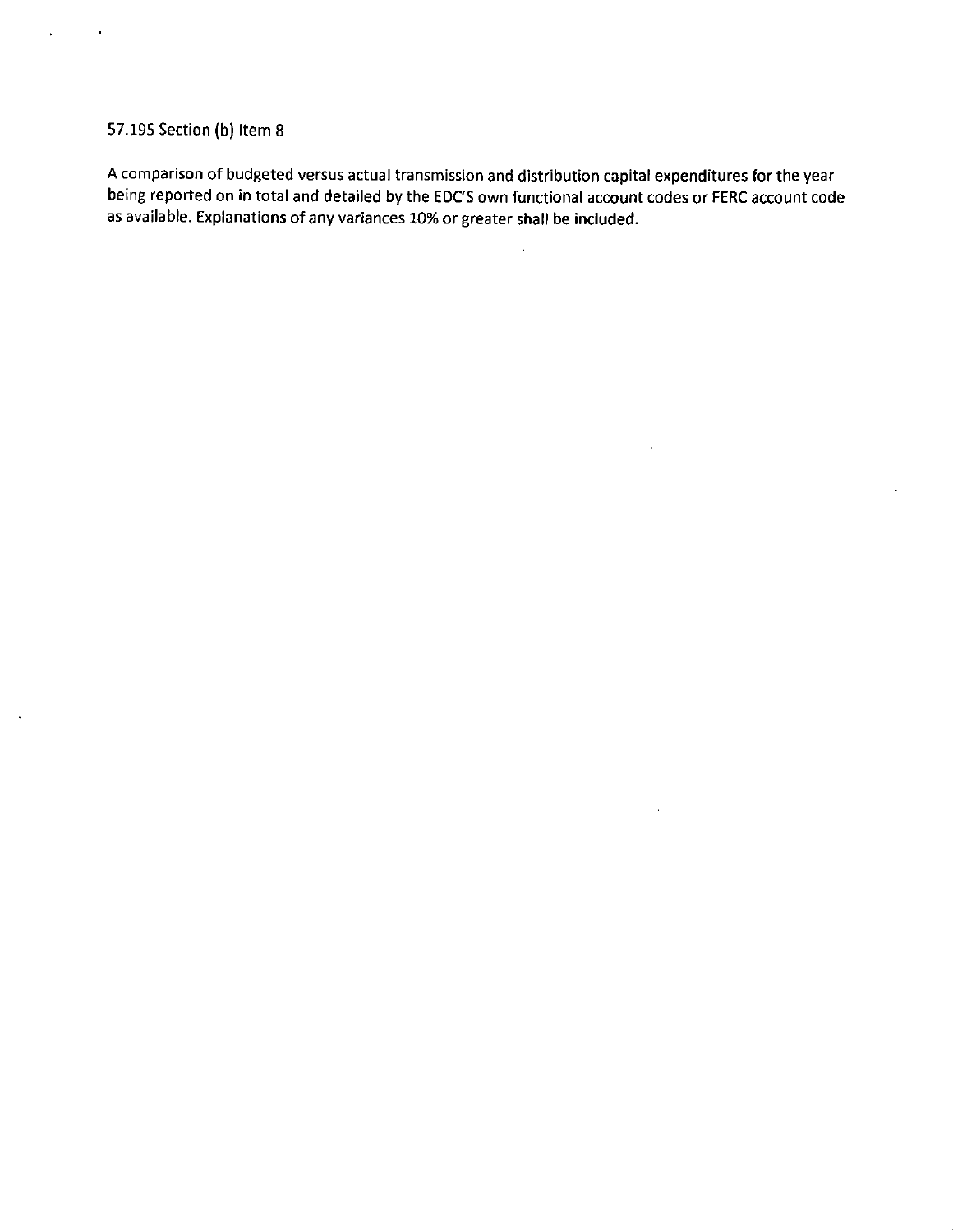$\mathcal{L}^{\pm}$ 

 $\langle \rangle$ 

 $\sim 10$ 

| GL<br><u>Code</u> | <b>Description</b>                   |          |     | 2013<br><b>Budget</b>    |                     | <b>Actual</b><br>Cost<br><b>YTD</b><br>12/31/2013 |                     | Variance<br>Over/Under<br><b>YTD</b><br>12/31/2013 | Over/Under<br>10%<br>or \$10,000 |
|-------------------|--------------------------------------|----------|-----|--------------------------|---------------------|---------------------------------------------------|---------------------|----------------------------------------------------|----------------------------------|
| 100               | <b>New Services</b>                  | \$<br>30 |     | 100,000                  | \$                  | 155,054                                           | \$                  | 55,054                                             | 55.05%                           |
| 103               | New Service Upgrade with Retirements | \$       |     | 20,000                   | $\zeta$             | 14,726 \$                                         |                     | (5, 274)                                           | $-26.37%$                        |
| 300               | Misc System Improvements             |          | \$  | 40,000                   | $\mathsf{S}$        | 70,462                                            | - \$                | 30,462                                             | 76.16%                           |
| 301               | Poles for Additional Height          |          | \$  | 25,000                   | -\$                 | $10,928$ \$                                       |                     | (14, 072)                                          | $-56.29%$                        |
| 303               | <b>Ordinary Replacement</b>          | \$       |     | $\blacksquare$           | $\zeta$             | 40,959                                            | -\$                 | 40,959                                             | #DIV/0!                          |
| 305               | <b>Storm Damage</b>                  |          | \$  | $\frac{1}{2}$            | $\varsigma$         | $\blacksquare$                                    | $\zeta$             |                                                    | #DIV/0!                          |
| 400               | <b>Motor Vehicle Accidents</b>       |          | \$  | $\blacksquare$           | $\mathsf{S}$        | 10,690                                            | $\zeta$             | 10,690                                             | #DIV/0!                          |
| 600               | Special Equipment                    |          | \$  | 10,000                   | $\mathsf{S}$        | $\overline{\phantom{a}}$                          | \$                  | (10,000)                                           | $-100.00\%$                      |
| 601               | Transformer Replacements/Upgrades    |          | \$  | $5,000$ \$               |                     | 877 \$                                            |                     | (4, 123)                                           | $-82.46%$                        |
| 602               | Transformers                         |          | \$  | 40,000                   | $\ddot{\bm{\zeta}}$ | $\blacksquare$                                    | \$                  | (40,000)                                           | $-100.00\%$                      |
| 603               | <b>Cutouts/Sectionilizing</b>        |          | \$  | 28,000                   | -S                  | 20,779                                            | - \$                | (7, 221)                                           | $-25.79%$                        |
| 604               | <b>Regulators</b>                    |          | \$  | $\overline{\phantom{a}}$ | \$                  | 1,865                                             | $\ddot{\mathsf{s}}$ | 1,865                                              | #DIV/0!                          |
| 605               | Capacitors                           |          | \$  | 4,000                    | $\mathsf{S}$        | ٠                                                 | \$                  | (4,000)                                            | $-100.00\%$                      |
| 606               | Anchors / Guys Replacement           |          | \$  | $5,000$ \$               |                     | $5,571$ \$                                        |                     | 571                                                | 11.42%                           |
| 607               | Pole Replacements                    |          | \$  | 214,000 \$               |                     | 363,973 \$                                        |                     | 149,973                                            | 70.08%                           |
| 608               | <b>Reliability Improvements</b>      |          | \$  | 25,000 \$                |                     | $20,137$ \$                                       |                     | (4, 863)                                           | $-19.45%$                        |
| 609               | <b>Addition of Grounds</b>           |          | \$  | $2,000$ \$               |                     | $\blacksquare$                                    | \$                  | (2,000)                                            | $-100.00\%$                      |
| 610               | OCR'S                                |          | \$  | 18,000 \$                |                     | $\omega$                                          | $\ddot{\bm{\zeta}}$ | (18,000)                                           | $-100.00\%$                      |
| 700               | <b>Street Lights</b>                 |          | \$  | 4,000 $\cdot$ \$         |                     | $4,422$ \$                                        |                     | 422                                                | 10.55%                           |
| 701               | <b>Customer Yard Lights</b>          |          | \$. | 18,000 \$                |                     | $8,085$ \$                                        |                     | (9, 915)                                           | -55.08%                          |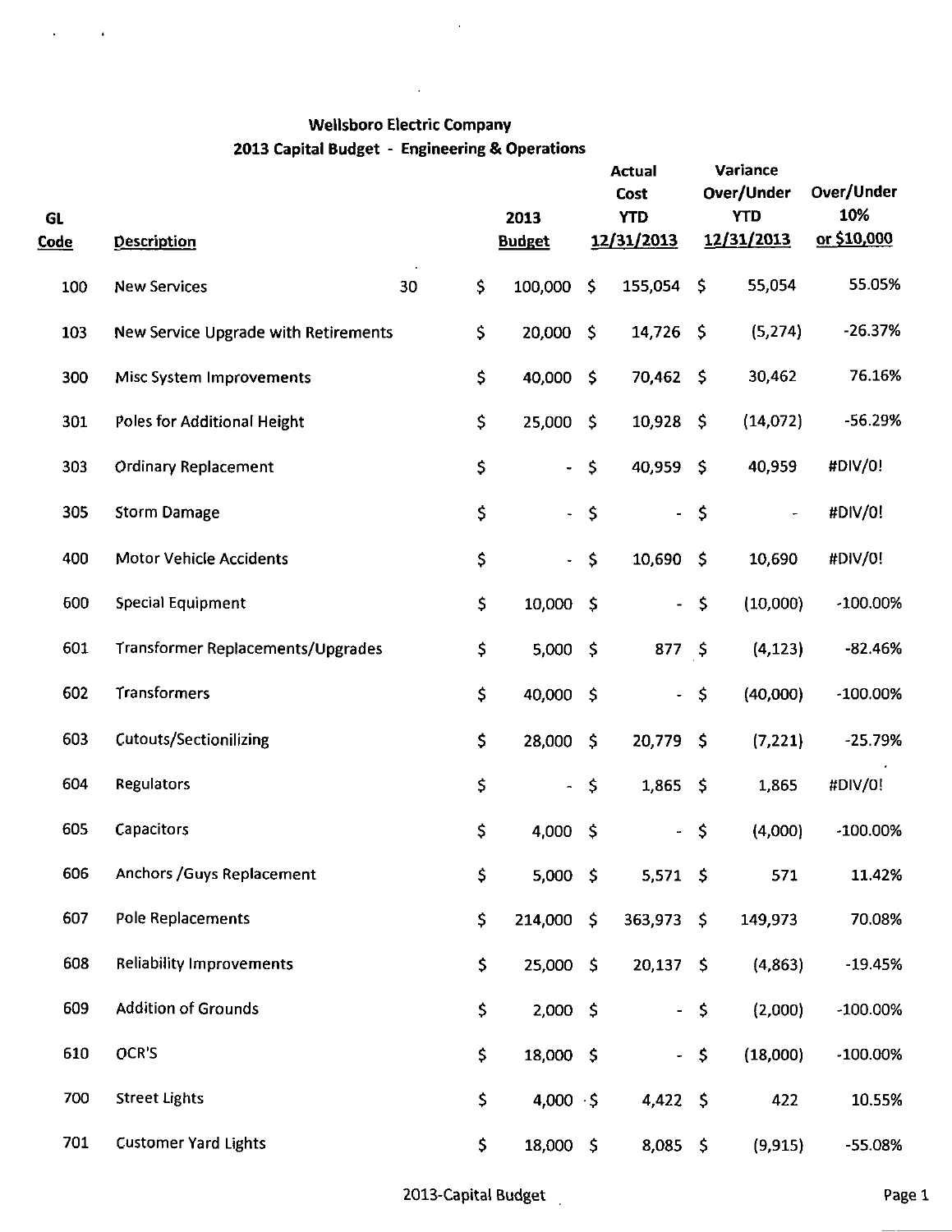$\ddot{\phantom{0}}$ 

 $\mathcal{L}$ 

 $\hat{\mathbf{r}}$ 

 $\mathcal{A}$ 

| GL<br><b>Code</b> |                                         |              |                       |      | 2013<br><b>Budget</b><br><b>Description</b> |             |           |             | <b>Actual</b><br>Cost<br><b>YTD</b><br>12/31/2013 |  | Variance<br>Over/Under<br><b>YTD</b><br>12/31/2013 | Over/Under<br>10%<br>or \$10,000 |  |
|-------------------|-----------------------------------------|--------------|-----------------------|------|---------------------------------------------|-------------|-----------|-------------|---------------------------------------------------|--|----------------------------------------------------|----------------------------------|--|
|                   | Retirements                             | \$           | 8,000                 | \$   | $(2,121)$ \$                                |             | (10, 121) | $-126.51%$  |                                                   |  |                                                    |                                  |  |
|                   | <b>CONSTRUCTION</b>                     |              |                       |      |                                             |             |           |             |                                                   |  |                                                    |                                  |  |
| 113               | East Avenue - Voltage Conversion        | $\mathsf{S}$ | 100,000 \$            |      | $42,721$ \$                                 |             | (57, 279) | $-57.28%$   |                                                   |  |                                                    |                                  |  |
| 113               | Dexter/Thumptown Relocate w/CTC         | \$           | 30,000 \$             |      | $27,301$ \$                                 |             | (2,699)   | -9.00%      |                                                   |  |                                                    |                                  |  |
| 113               | PennDot Bridge Job @ Wellsboro Junction | \$           | 15,000 \$             |      | $\mathbb{Z}^{\mathbb{Z}}$                   | \$          | (15,000)  | $-100.00\%$ |                                                   |  |                                                    |                                  |  |
| 113               | PennDot Bridge Job @ King Street        | \$           | $8,000$ \$            |      | $4,924$ \$                                  |             | (3,076)   | $-38.45%$   |                                                   |  |                                                    |                                  |  |
| 113               | Muck Road - Underground                 | \$           | 18,000 \$             |      | $24,256$ \$                                 |             | 6,256     | 34.76%      |                                                   |  |                                                    |                                  |  |
| 113               | Rte #287 @ Muck, Relocation Upgrade     | \$           | $25,000$ \$           |      | $2,326$ \$                                  |             | (22, 674) | -90.70%     |                                                   |  |                                                    |                                  |  |
|                   | <b>Misc</b>                             |              |                       |      |                                             |             |           |             |                                                   |  |                                                    |                                  |  |
| 608               | Fault Indicators - Overhead Line        | \$           | $20,000$ \$           |      | ÷.                                          | \$          | (20,000)  | $-100.00\%$ |                                                   |  |                                                    |                                  |  |
|                   | <b>Buena Vista Substation-SCADA</b>     | \$           | $5,000$ \$            |      | ÷,                                          | $\zeta$     | (5,000)   | $-100.00%$  |                                                   |  |                                                    |                                  |  |
|                   | Mapping                                 | \$           | $20,000$ \$           |      | $\blacksquare$                              | \$          | (20,000)  | $-100.00\%$ |                                                   |  |                                                    |                                  |  |
|                   | Aclara Meters - 96                      | \$           | $10,000$ \$           |      | $\blacksquare$                              | \$          | (10,000)  | $-100.00\%$ |                                                   |  |                                                    |                                  |  |
| #395.00           | Underground Locator                     | \$           |                       | \$   | $4.444 \div$                                |             | 4,444     | #DIV/0!     |                                                   |  |                                                    |                                  |  |
| G/L #391          | Computers                               | \$           | $8,000$ \$            |      | $1,101$ \$                                  |             | (6,899)   | $-86.24%$   |                                                   |  |                                                    |                                  |  |
| G/L#394           | Tools & Shop Equipment                  | \$           | $10,000$ \$           |      | $\omega_{\rm c}$                            | $\varsigma$ | (10,000)  | $-100.00%$  |                                                   |  |                                                    |                                  |  |
|                   |                                         | \$           |                       | - \$ |                                             | - \$        |           | #DIV/0!     |                                                   |  |                                                    |                                  |  |
|                   | Sub Total                               | $\zeta$      | 835,000 $\frac{1}{2}$ |      | 833,480                                     | $\zeta$     | (1,520)   | $-0.18%$    |                                                   |  |                                                    |                                  |  |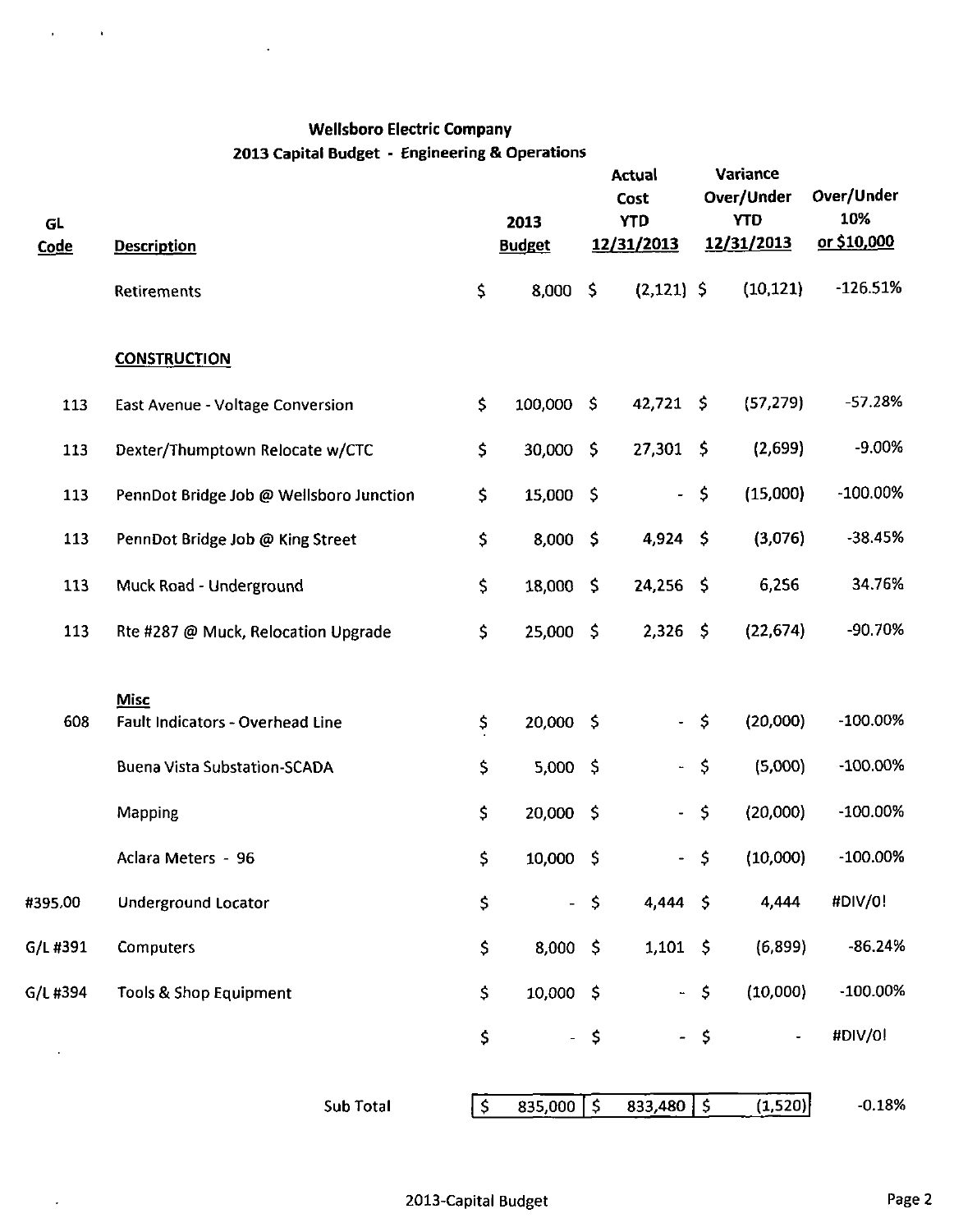$\Delta \sim 10^{11}$  MeV

 $\bar{.}$ 

| <b>GL</b><br><b>Code</b> | <b>Description</b>                       |              | 2013<br><b>Budget</b> | <b>Actual</b><br>Cost<br>YTD.<br>12/31/2013 | Variance<br>Over/Under<br>YTD.<br>12/31/2013 | Over/Under<br>10%<br>or \$10,000 |
|--------------------------|------------------------------------------|--------------|-----------------------|---------------------------------------------|----------------------------------------------|----------------------------------|
| G/L #392                 | <b>Vehicles - Capital Leases</b>         |              |                       |                                             |                                              |                                  |
|                          | Single Reel Wire Trailer                 | $\mathsf{S}$ | $8,500$ \$            | $8,956$ \$                                  | 456                                          | 5.36%                            |
|                          | 2013 Dodge 5500 w/Dura-Lift 42' Bucket   | \$.          | 115,000 \$            | $132,155$ \$                                | 17,155                                       | 14.92%                           |
|                          | 2013 Dodge P/U - Replace 05 Dodge Dakota | \$           | 35,000 \$             | $23,879$ \$                                 | (11, 121)                                    | $-31.77%$                        |
|                          | Purchase of leased Equipment             | S.           | $158,500$   \$        | $164,990$   \$                              | 6,490                                        | 4.09%                            |
|                          | Total 2013 Budget                        | $\mathsf{S}$ | $993,500$   \$        | $998,470$   \$                              | 4,970                                        |                                  |
|                          |                                          |              |                       |                                             |                                              |                                  |

 $\hat{\mathcal{L}}$ 

 $\ddot{\phantom{1}}$ 

 $\hat{\mathbf{r}}$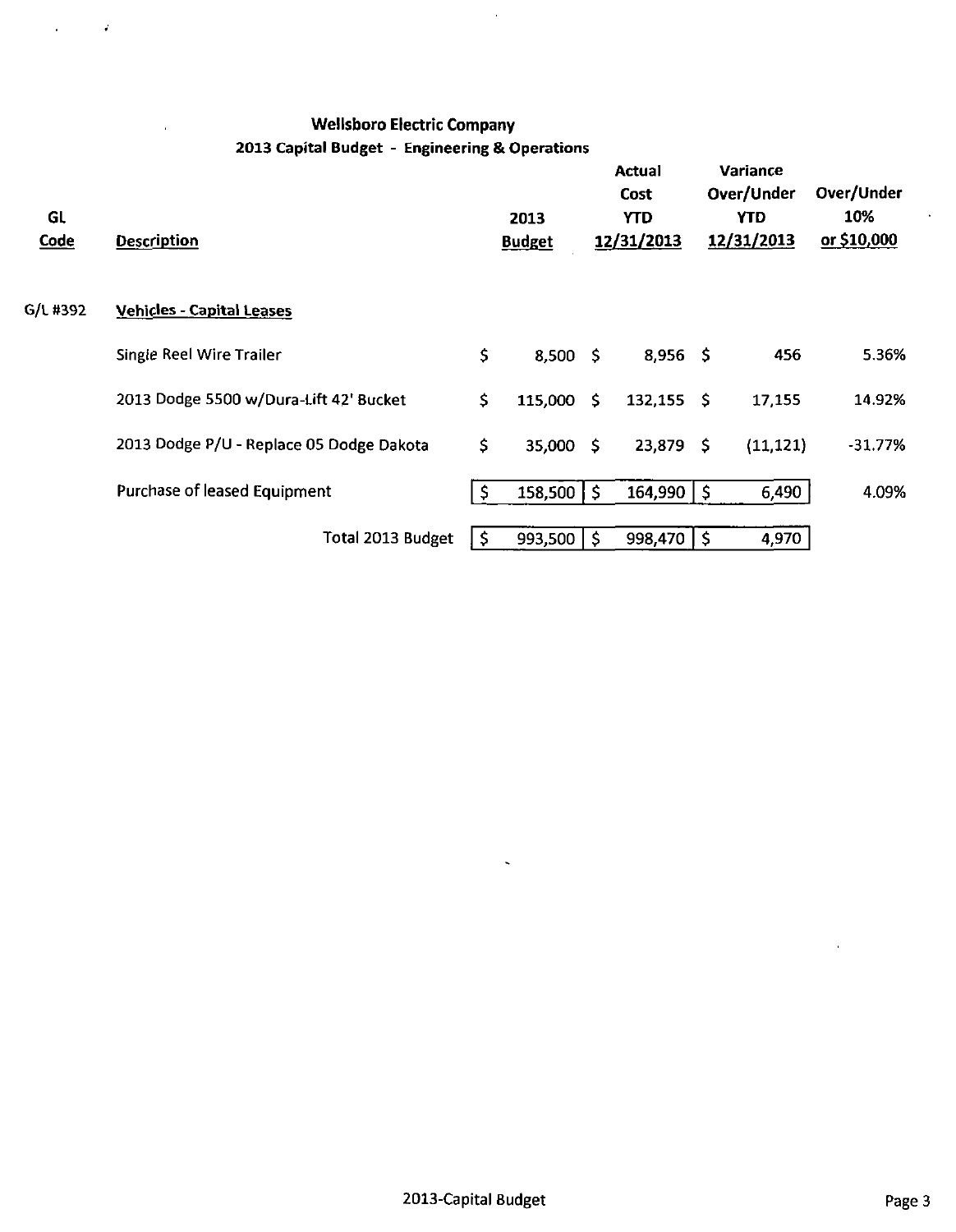| Smart Choice Project - AMR/AMI - Work Order No. 200 - 09 |  |
|----------------------------------------------------------|--|
| Department of Energy-Recovery Act 2009                   |  |
| Federal Grant No. DE-OE0000307                           |  |
| Recipient/Identifying Number 09-0027                     |  |

| <b>Wellsboro Electric Company - 55% Cost</b> | \$529,570 |
|----------------------------------------------|-----------|
| <b>Department of Energy - 45% Cost</b>       | S431,625  |
| <b>Total Project Cost</b>                    | \$961,195 |

|                               |     | Federal<br><b>Share</b> | Federal<br><b>Payment's</b><br><b>YTD</b><br>12/31/2013 | <b>Balance</b><br>Federal<br><b>Share</b> |     |       |
|-------------------------------|-----|-------------------------|---------------------------------------------------------|-------------------------------------------|-----|-------|
| Federal - Reimbursement - 45% | -S. | 431,625 \$              | 431,624 \$                                              |                                           | (1) | 0.00% |

 $\bar{\epsilon}$ 

| Smart Choice Project - WO - 200-09 |    | 2013          | Actual<br>Cost<br><b>YTD</b><br>10/31/2013 |  | <b>Variance</b><br>Over/Under<br>YTD | Over/Under<br>Percentage |  |
|------------------------------------|----|---------------|--------------------------------------------|--|--------------------------------------|--------------------------|--|
| AMR/AMI                            |    | <b>Budget</b> |                                            |  | 10/31/2013                           |                          |  |
| <b>Meter Project</b>               | S. |               | $$167,855.27$ \$ 167,855.27                |  |                                      | #DIV/0!                  |  |

## **TOTAL CAPITAL BY PROJECT**

 $\bullet$ 

| 2013 Construction Budget |   | \$35,000.00    |
|--------------------------|---|----------------|
| 2013 Capital Leases      |   | \$158,500.00   |
| 2013 Smart Grid Project  | S | $\blacksquare$ |

 $\overline{$}$  993,500.00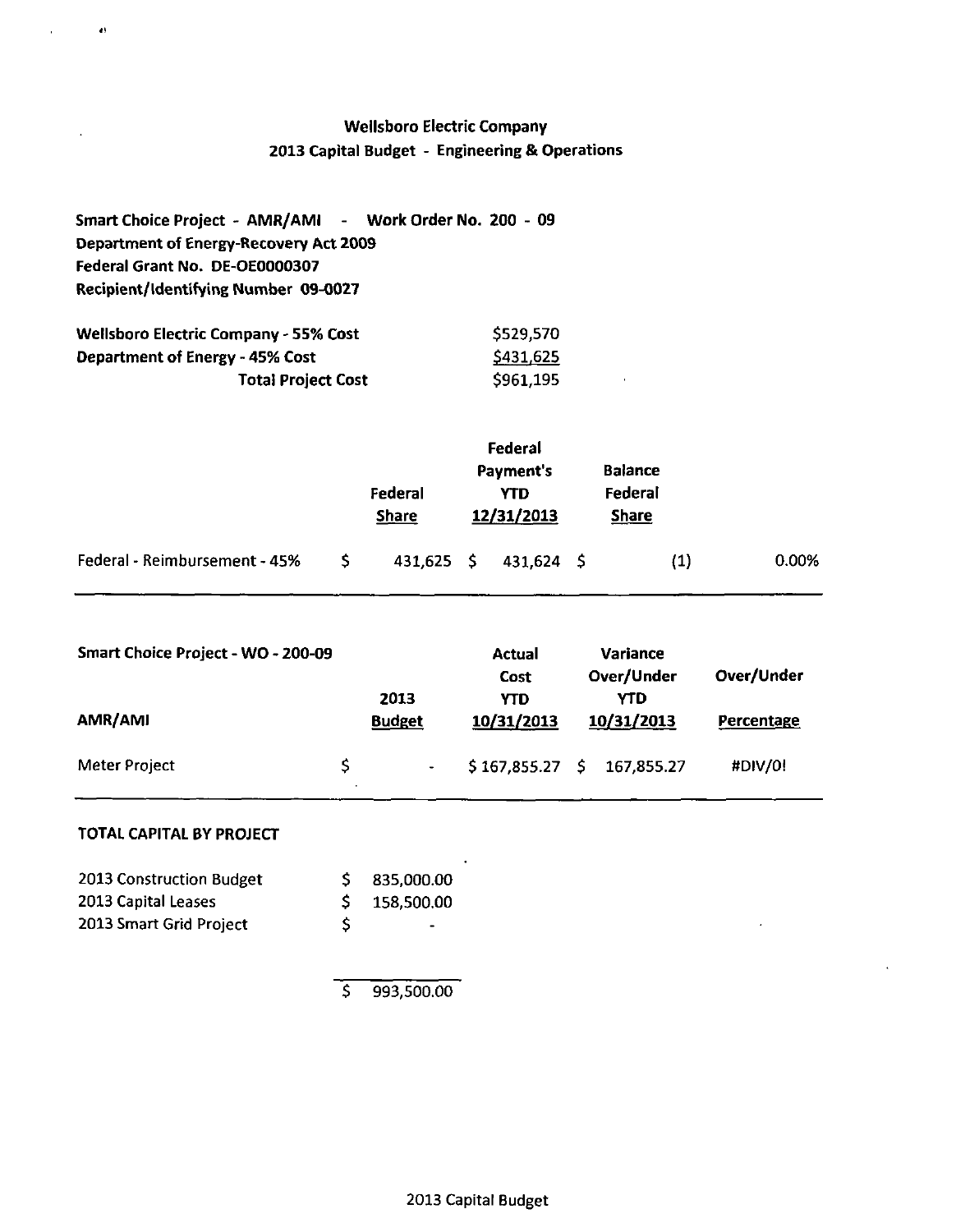### 57.195 Section (b) Item 9 Wellsboro Electric Company

Quantified transmission and distribution inspection and maintenance goals/objectives for the current calendar year detailed by system area.

### **Substations**

 $\mathcal{L} = \mathcal{L} = \mathcal{L}$ 

582- Transformer Oil Testing 593.8 Substation Chemical Application 593.S Infrared Imaging 592.11 Substation Inspections

50% of in-service units 100% of all Substations 100% of all Substations Inspect Monthly

### Distribution System

593.1 Right of Way Clearing 593.1 Right of Way Tree Notes 593.1 Right of Way Chemical

593.<sup>9</sup> Pole Testing 593.9 Regulator and OCR Repairs 593.2 Overhead Line Inspections 593.01 OCR/Regulator Inspection

594.11 Underground Inspection

593.2 Vegetation Management Inspection

Trim / Reclear 55 Miles of Stony Fork Circuit As needed for Storm Work and Hazard Tree's As needed for distribution system and cut tree Stump treatment  $\overline{\phantom{a}}$ Test 1500 Poles Rebuild and test six oil circuit reclosers Complete Inspection of Four circuits Inspect all units on distribution system by visual Inspection twice a year inspect all underground equipment on Charleston #2 And the Dresser circuit.

Complete inspection of four of the eight circuits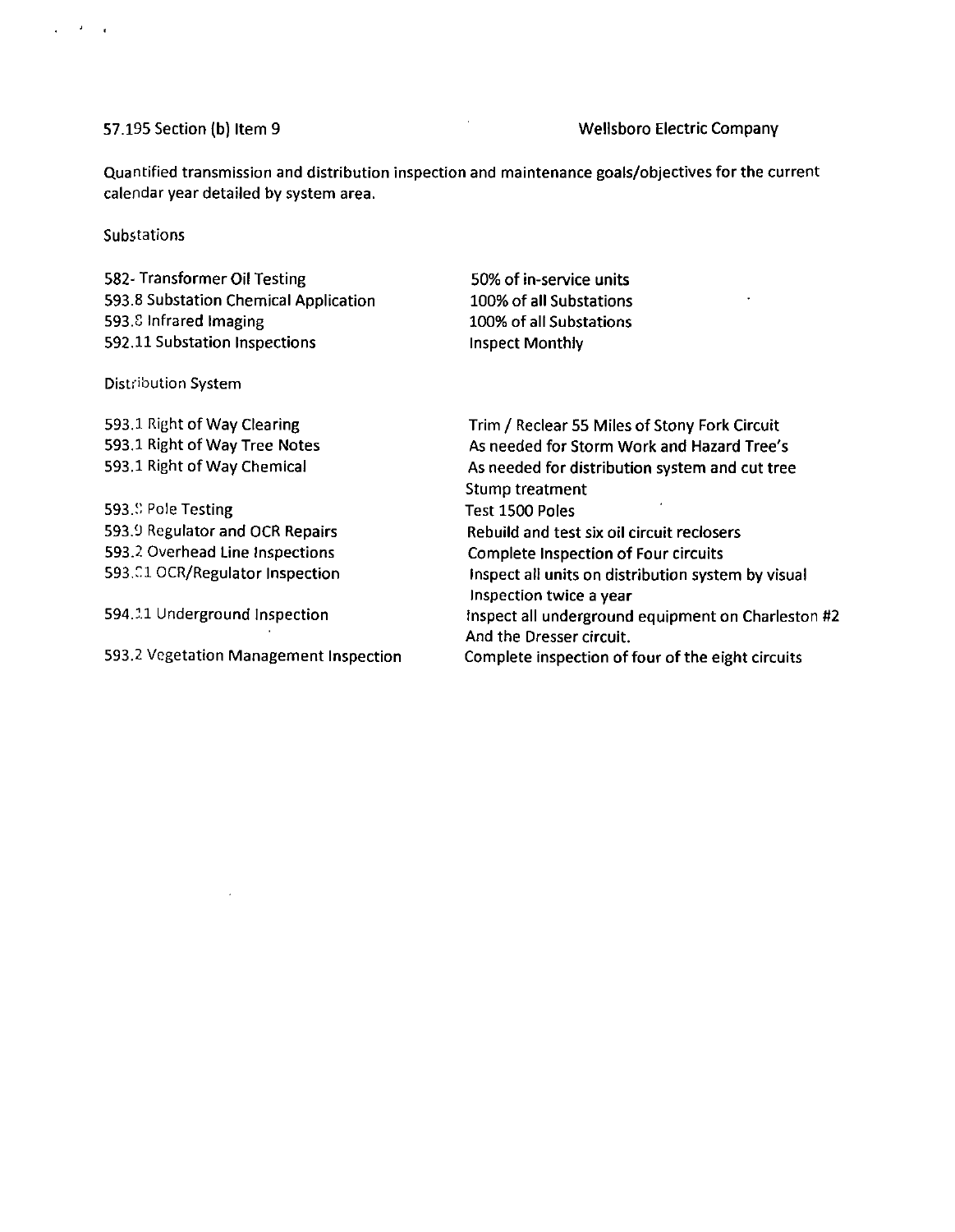$\mathcal{F} \subset \mathcal{F}$  $\ddot{\phantom{a}}$ 

 $\ddot{\phantom{a}}$ 

57.195 (b) Item 10 Wellsboro Electric Company

Budgeted Transmission and Distribution Operations and Maintenance expenses for the current year in total and detail by the EDC'S own functional account codes or FERC Code.

 $\ddot{\phantom{a}}$ 

 $\bar{\nu}$ 

ATTACHED ON NEXT PAGE

 $\bar{z}$ 

 $\sim$ 

 $\ddot{\psi}$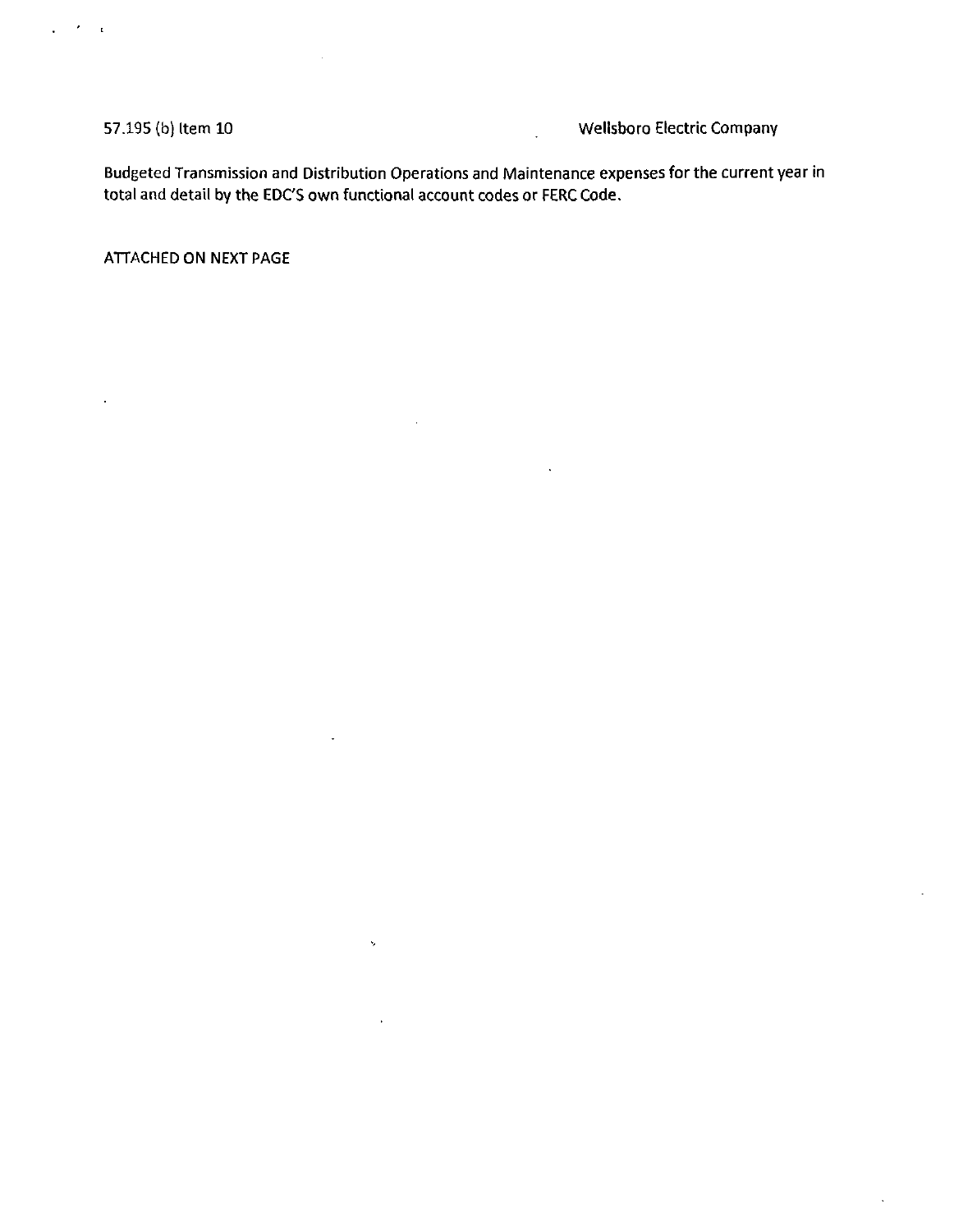| G.L. | <b>DESCRIPTION</b>                                |         |    | 2013 Budget |      | 2014 Budget |
|------|---------------------------------------------------|---------|----|-------------|------|-------------|
|      | 588.20 Substation School                          | Two Men | \$ | 3,000.00    |      |             |
|      | 588.20 Underground School                         | Two Men |    |             | \$   | 3,500.00    |
|      | 588.20 Keyman Conferences (Crew Chief & Linemen)  |         | \$ | 2,500.00    | S    | 2,500.00    |
|      | 588.20 Keyman Conferences (Supervisors)           |         | \$ | 1,500.00    | S    | 1,500.00    |
|      | 588.20 Chainsaw School                            | One     |    |             |      |             |
|      | 588.40 Audiometric Testing                        |         | \$ | 600.00 \$   |      | 600.00      |
|      | 588.40 CDL Physicals                              |         | \$ | 1,000.00    | - 5  | 1,100.00    |
|      | 588.40 Random Drug & Alcohol Testing              |         | \$ | 1,400.00    | - 35 | 1,500.00    |
|      | 588.40 PREA Supt and Engineering Section Meetings |         | \$ | 1,200.00    | - 36 | 1,500.00    |
|      | 588.40 EAPA Meetings                              |         | \$ | 1,000.00 \$ |      | 1,500.00    |
|      | 588.40 Safety glasses & eye exams                 |         | \$ | 500.00      | £.   | 1,000.00    |
|      |                                                   |         | S  | 12,700.00   | S    | 14,700.00   |

# **DISPATCHING / RENTALS / LEASING**

| G.L. | <b>DESCRIPTION</b>                         |    | 2013 Budget   | 2014 Budget |           |  |
|------|--------------------------------------------|----|---------------|-------------|-----------|--|
|      | 589.00 Pager Rental                        | \$ | 1,000.00 \$   |             | 1,000.00  |  |
|      | 589.00 Radio Tower Rental                  | \$ | 3,600.00 \$   |             | 3,600.00  |  |
|      | 589.00 Radio Line Lease                    | \$ | 1,200.00 \$   |             | 1,200.00  |  |
|      | 589.00 Pole Leasing - WECO on Frontier     | \$ | 21,000.00 \$  |             | 21,000.00 |  |
|      | 589.00 Pole Leasing - Rail Crossings       | \$ | 1,400.00 \$   |             | 1,400.00  |  |
|      | 593.20 Cell-Phone - Crew Chief             | \$ |               |             |           |  |
|      | 921.60 Cell-Phone - VP, Operations         | \$ | 2,500.00 \$   |             | 2,500.00  |  |
|      | 921.60 Cell-Phone - Pres/CEO               | \$ | $2,500.00$ \$ |             | 2,500.00  |  |
|      | 921.70 After-Hours Dispatching/Call Center | S. | 45,000.00     | S           | 45,000.00 |  |
|      |                                            |    |               |             |           |  |

 $\mathcal{L}$ 

| 78.200.00   \$ | 78,200.00 |
|----------------|-----------|
|                |           |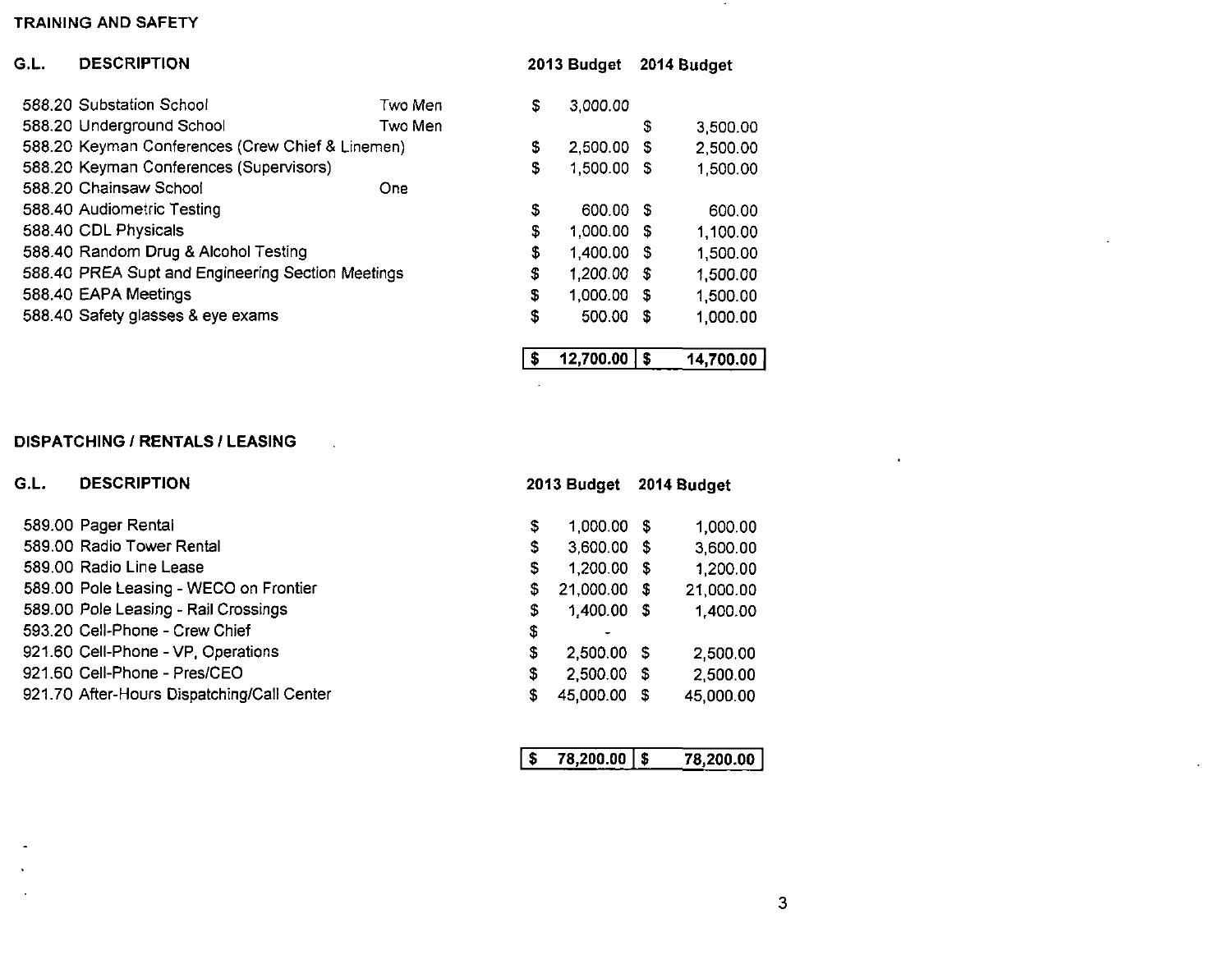### MAINTENANCE / OPERATIONS EXPENSES

 $\ddot{\phantom{a}}$ 

| G.L. | <b>DESCRIPTION</b>                                     |                   |    | 2013 Budget | 2014 Budget |            |  |
|------|--------------------------------------------------------|-------------------|----|-------------|-------------|------------|--|
|      | 582.00 Substation Maintenance                          |                   | S  | 6,000.00    | \$          | 7,500.00   |  |
|      | 586.00 Meter Dept - Tri-County Labor                   |                   | \$ | 1,000.00    | \$          | 2,500.00   |  |
|      | 586.30 Meter Tool Budget                               |                   | \$ | 1,000.00    | \$          | 1,000.00   |  |
|      | 588.00 Eng/Oper Misc Printing                          |                   | \$ | 600.00      | \$          | 1,200.00   |  |
|      | 588.00 Right of Way Filing Fee's                       |                   | \$ | 500.00      | \$          | 1,500.00   |  |
|      | 588.00 Tree Replacement Program                        |                   | \$ | 1,000.00    | \$          | 800.00     |  |
|      | 588.00 Arbor Day Activities                            |                   | \$ | 200.00      | \$          | 200.00     |  |
|      | 588.90 Engineering Tool Budget                         |                   | \$ | 1,500.00    | \$          | 2,200.00   |  |
|      | 593.00 Fire Resistant Clothing                         |                   | \$ | 3,000.00    | \$          | 3,000.00   |  |
|      | 593.00 Di-Electric Overshoes                           |                   | \$ | 2,000.00    | \$          | 2,000.00   |  |
|      | 593.10 Right of Way Clearing                           |                   | \$ | 170,000.00  | \$          | 170,000.00 |  |
|      | 593.10 Right of Way's Tree Notes                       |                   | \$ | 40,000.00   | \$          | 30,000.00  |  |
|      | 593.10 Right of Way's Chemical Program                 |                   | \$ | 25,000.00   | \$          | 20,000.00  |  |
|      | 593.10 Urban Selective Trimming                        |                   |    |             | \$          | 20,000.00  |  |
|      | 593.40 Crew Expenses, Food/Misc Outage Related         |                   | \$ | 600.00      | \$          | 600.00     |  |
|      | 593.80 Rubber Goods/Hotline Equipment Testing          |                   | \$ | 3,000.00    | \$          | 6,000.00   |  |
|      | 593.80 Rubber Goods/Hotline Equipment Replacement      |                   | \$ | 2,500.00    | \$          | 2,500.00   |  |
|      | 593.80 Pole Numbers/ Phase Markers/Transformer Markers |                   | \$ | 2,500.00    | \$          | 5,000.00   |  |
|      | 593.80 Substation Chemical Spraying                    |                   | \$ | 300.00      | \$          | 1,000.00   |  |
|      | 593.80 Pole Testing                                    |                   | \$ | 30,000.00   | \$          | 30,000.00  |  |
|      | 593.80 Infared Imaging                                 |                   | \$ | 500.00      | \$          | 1,000.00   |  |
|      | 593.90 Regulator / OCR Repairs                         |                   | \$ | 12,000.00   | \$          | 10,000.00  |  |
|      | 593.90 OCR/Relay Calibration/Testing                   |                   | \$ | 4,000.00    | \$          | 3,000.00   |  |
|      | 594.90 Pennsylvania One Call Expenses                  |                   | \$ | 5,000.00    | \$          | 6,000.00   |  |
|      | 595.80 Transformer Disposal                            |                   | \$ | 8,000.00    | \$          | 8,000.00   |  |
|      | 595.80 Transformer Repair                              |                   | \$ | 6,000.00    | \$          | 5,000.00   |  |
|      | 597.00 Meter Dept. - AMR Maintenance Agreement         |                   | \$ | 12,000.00   | \$          | 13,000.00  |  |
|      | 597.00 SCADA Maintenance Contract                      |                   | \$ | 6,000.00    | \$          | 6,000.00   |  |
|      | 597.00 Meter Dept - Meter Test Set Certification       |                   | \$ | 1,500.00    | \$          | 1,600.00   |  |
|      | 908.00 Key Accounts                                    |                   | \$ | 3,000.00    | \$          | 1,000.00   |  |
|      | 920.60 VP, Operations & Engineering                    | Seminars/Meetings | \$ | 7,000.00    | \$          | 7,000.00   |  |
|      | 923.20 Misc Engineering Services                       |                   | \$ | 20,000.00   | \$          | 30,000.00  |  |
|      | 923.20 Questline                                       |                   | \$ | 1,200.00    |             |            |  |
|      | 930.20 Mapping                                         |                   | \$ | 25,000.00   | \$          | 25,000.00  |  |
|      | 930.30 VOAM Dues                                       |                   | \$ | 200.00      | \$          | 200.00     |  |
|      | 930.30 VOAM Meeting Expenses                           |                   | \$ | 200.00      | \$          | 200.00     |  |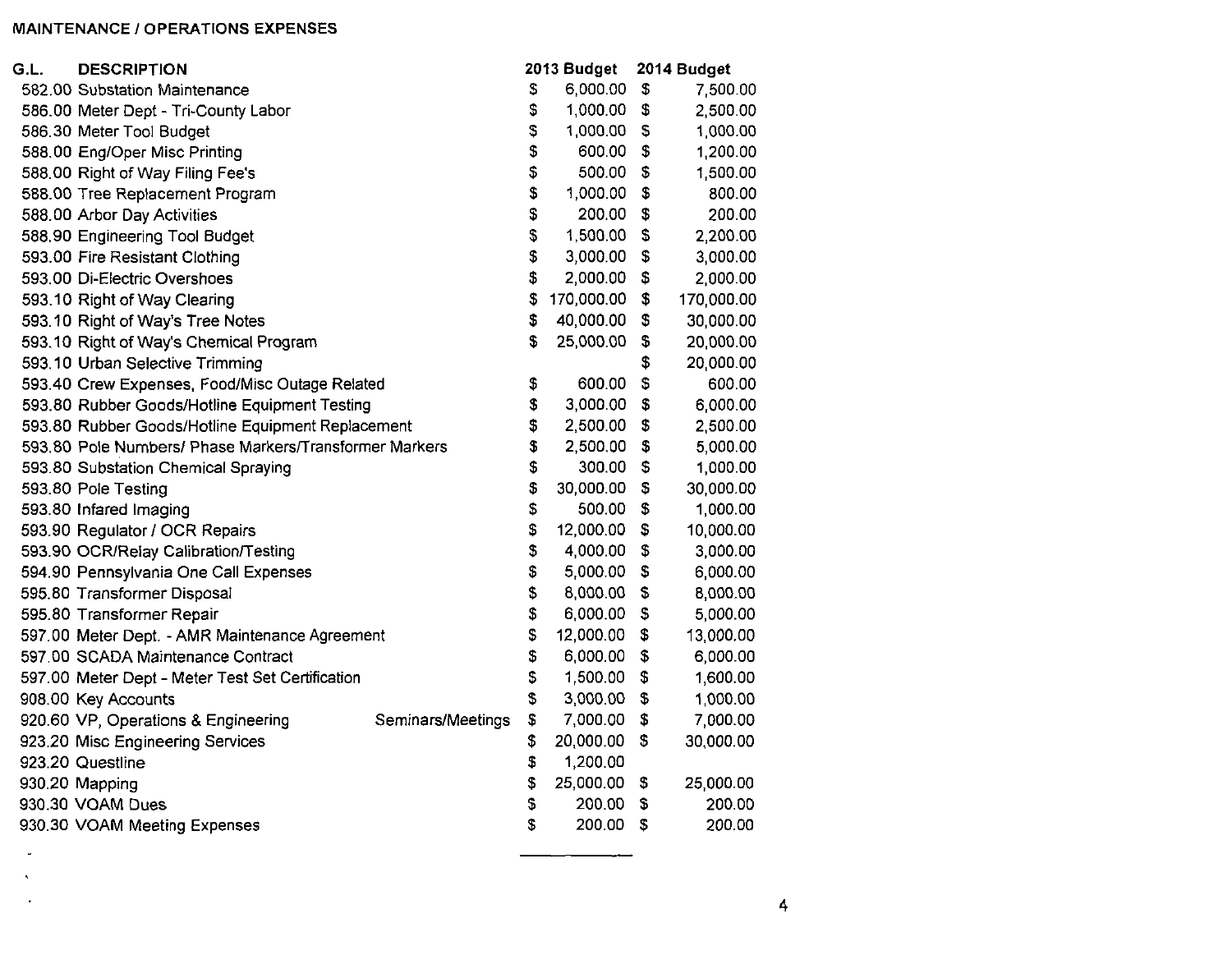# $\sqrt{$  \$ 402,300.00  $\sqrt{}$  \$ 424,000.00

### **BUILDING AND GROUNDS**

| G.L. | <b>DESCRIPTION</b>                                        |    | 2013 Budget |      | 2014 Budget |
|------|-----------------------------------------------------------|----|-------------|------|-------------|
|      | 588.00 Repair of Customer's Property                      | \$ | 3,000.00    | \$   | 4,000.00    |
|      | 932.00 Dumpster - Pole Yard                               | \$ | 1,500.00    | \$   | 1,500.00    |
|      | 932.00 Maintenance, Yards, Subs, Etc.                     | \$ | 3,000.00    | S.   | 5,000.00    |
|      | 932.00 Emergency Generator Maintenance Contract           | S  | 4,000.00    | \$   | 5,000.00    |
|      | 932.10 Maintenance Office Building                        | \$ | 8,000.00    | S    | 7,000.00    |
|      | 932.20 Maintenance - (SCADA / AMR / ETC                   | \$ | 10,000.00   | \$   | 20,000.00   |
|      | 932.30 Maintenance Operations Building                    | \$ | 4,000.00 \$ |      | 5,000.00    |
|      | 932.30 Maintenance Storage Garage                         | S  | 100.00      | - \$ | 1,000.00    |
|      | 932.10 Snow Removal and Salting of parking lots           | \$ | 4,000.00    | \$   | 5,000.00    |
|      |                                                           | \$ | 37,600.00   | \$   | 53,500.00   |
|      | <b>BUDGET TOTAL</b>                                       | S. | 629,150.00  | s.   | 673,550.00  |
|      | <b>Non-Utility Property</b>                               |    |             |      |             |
|      | 418.00 Maintenance Apartment House-31-Austin St-Apt-A & B | \$ | 8,000.00    | S    | 8,000.00    |
|      | 418.00 Maintenance Rental House-29 Austin Street          | S  | 10,000.00   | -S   | 10,000.00   |
|      |                                                           | \$ | 18,000.00   | S    | 18,000.00   |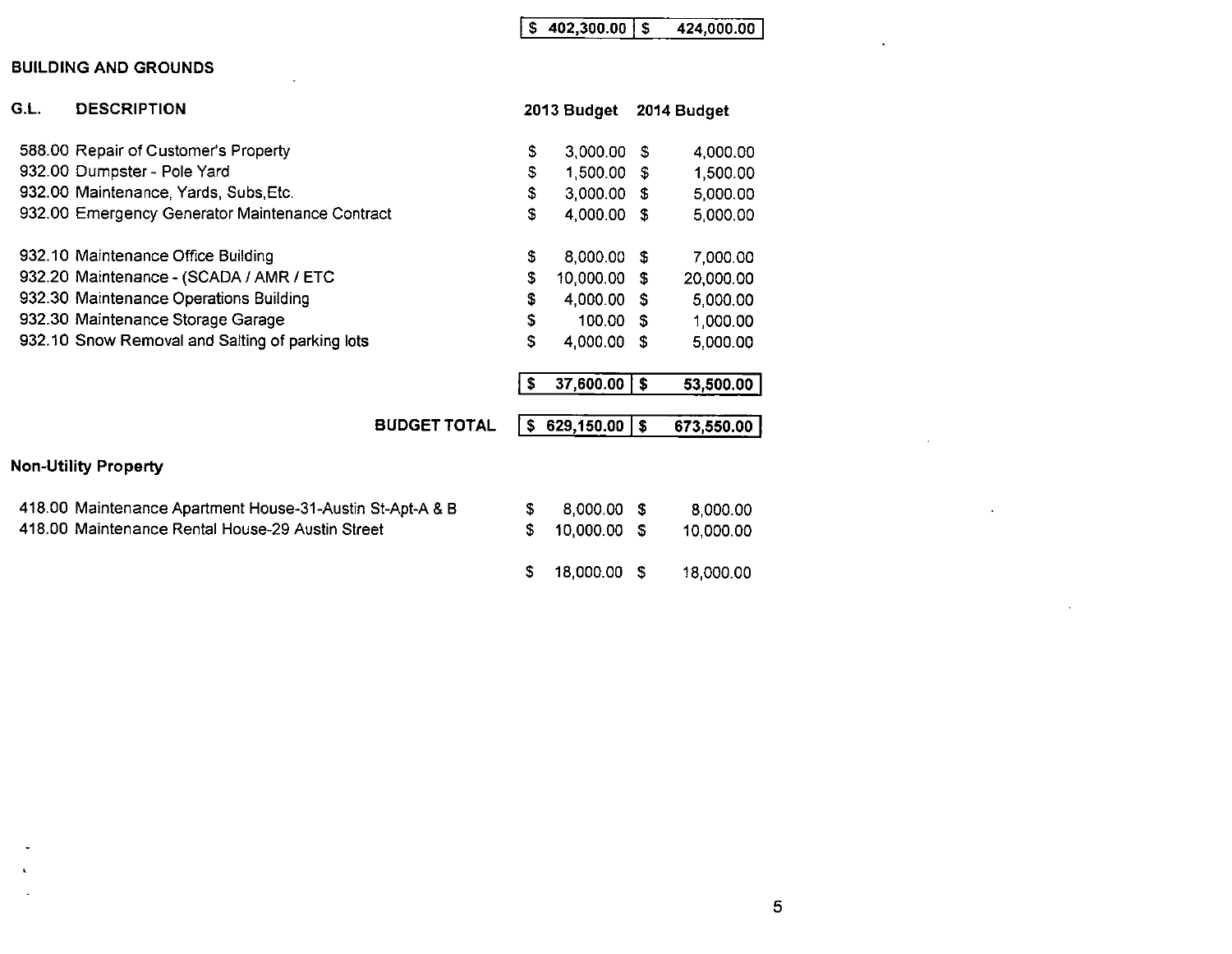# 57.195 Section (b) Item 11

 $\mathbf{r}=\mathbf{r}^{\prime}+\mathbf{r}$ 

Budgeted Transmission and Distribution capital expenses for the current year in total and detailed by the EDC'S own account codes or FERC Codes.

 $\mathcal{L}^{\text{max}}_{\text{max}}$  and  $\mathcal{L}^{\text{max}}_{\text{max}}$ 

 $\Delta \sim 10$ 

 $\sim 10^{-10}$ 

ATTACHED ON NEXT PAGE

 $\sim 400$  km s  $^{-1}$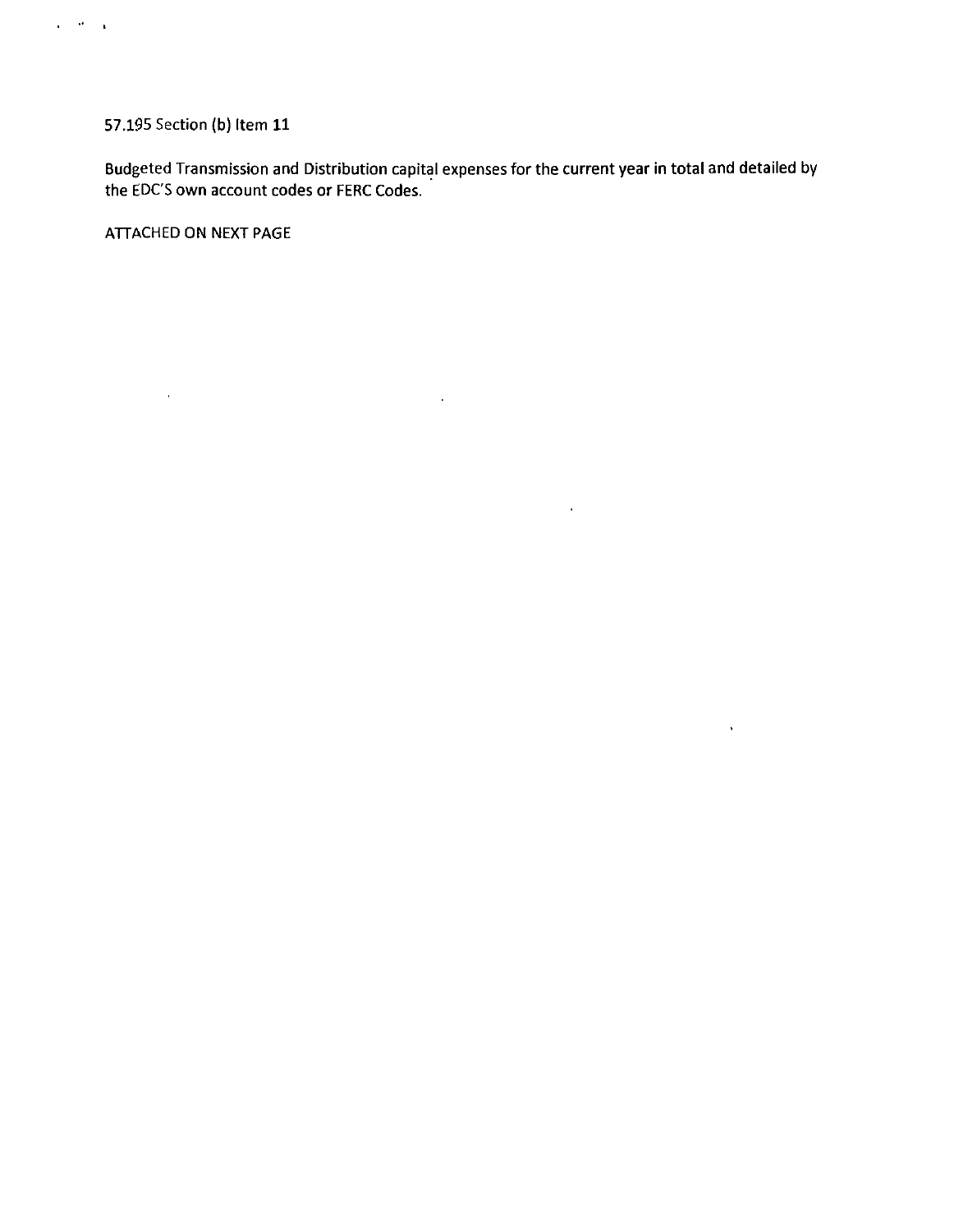$\alpha=0.000$ 

 $\bar{\mathcal{A}}$ 

| <b>GL</b><br>C <u>ode</u> | <b>Description</b>                          |          |                          |                 | 2014<br><b>Budget</b>    |                           | <b>Actual</b><br>Cost<br><b>YTD</b><br>1/31/2014 | Variance<br>Over/Under<br><b>YTD</b><br>1/31/2014 |  | Over/Under<br>10%<br>or \$10,000 |  |
|---------------------------|---------------------------------------------|----------|--------------------------|-----------------|--------------------------|---------------------------|--------------------------------------------------|---------------------------------------------------|--|----------------------------------|--|
| 100                       | <b>New Services</b>                         | \$<br>25 | 75,000                   | \$              | $\overline{\phantom{a}}$ | \$                        | (75,000)                                         | $-100.00\%$                                       |  |                                  |  |
| 103                       | <b>New Service Upgrade with Retirements</b> | \$       | 8,000                    | $\ddot{\theta}$ | $\blacksquare$           | $\mathsf{S}$              | (8,000)                                          | $-100.00\%$                                       |  |                                  |  |
| 300                       | Misc System Improvements                    | \$       | 30,000                   | -\$             | $\blacksquare$           | \$                        | (30,000)                                         | $-100.00\%$                                       |  |                                  |  |
| 301                       | Poles for Additional Height                 | \$       | 10,000                   | -S              | $\blacksquare$           | \$                        | (10,000)                                         | $-100.00\%$                                       |  |                                  |  |
| 303                       | <b>Ordinary Replacement</b>                 | \$       | $\overline{\phantom{a}}$ | \$              | $\blacksquare$           | $\boldsymbol{\mathsf{S}}$ |                                                  | #DIV/0!                                           |  |                                  |  |
| 305                       | <b>Storm Damage</b>                         | \$       | $\overline{\phantom{a}}$ | \$              | ÷.                       | $\boldsymbol{\zeta}$      |                                                  | #DIV/0!                                           |  |                                  |  |
| 400                       | <b>Motor Vehicle Accidents</b>              | \$       | $\blacksquare$           | \$              | $\overline{a}$           | $\mathsf{S}$              |                                                  | #DIV/0!                                           |  |                                  |  |
| 600                       | <b>Special Equipment</b>                    | \$       | 4,000                    | -\$             | ÷.                       | $\hat{\mathsf{S}}$        | (4,000)                                          | $-100.00\%$                                       |  |                                  |  |
| 601                       | <b>Transformer Replacements/Upgrades</b>    | \$       | $3,000$ \$               |                 | ÷                        | \$                        | (3,000)                                          | $-100.00\%$                                       |  |                                  |  |
| 602                       | <b>Transformers</b>                         | \$       | 40,000                   | -\$             | $\overline{\phantom{0}}$ | \$                        | (40,000)                                         | $-100.00\%$                                       |  |                                  |  |
| 603                       | <b>Cutouts/Sectionilizing</b>               | \$       | 30,000                   | -\$             | $\overline{\phantom{a}}$ | $\mathsf{S}$              | (30,000)                                         | $-100.00%$                                        |  |                                  |  |
| 604                       | Regulators                                  | \$       | $\overline{\phantom{a}}$ | \$              | $\blacksquare$           | \$                        |                                                  | #DIV/0!                                           |  |                                  |  |
| 605                       | <b>Capacitors</b>                           | \$       | 8,000                    | \$              |                          | \$                        | (8,000)                                          | $-100.00\%$                                       |  |                                  |  |
| 606                       | <b>Anchors / Guys Replacement</b>           | \$       | 6,000                    | - \$            | ÷.                       | $\hat{\mathcal{L}}$       | (6,000)                                          | $-100.00\%$                                       |  |                                  |  |
| 607                       | Pole Replacements                           | \$       | 400,000 \$               |                 | $\blacksquare$           | \$                        | (400,000)                                        | $-100.00\%$                                       |  |                                  |  |
| 608                       | <b>Reliability Improvements</b>             | \$       | 15,000 \$                |                 | $\frac{1}{2}$            | $\mathsf{S}$              | (15,000)                                         | $-100.00\%$                                       |  |                                  |  |
| 609                       | <b>Addition of Grounds</b>                  | \$       | 1,500 \$                 |                 | $\overline{\phantom{0}}$ | \$                        | (1,500)                                          | $-100.00\%$                                       |  |                                  |  |
| 610                       | OCR'S                                       | \$       | $\sim$ .                 | $\sqrt{5}$      | $\overline{\phantom{a}}$ | $\hat{z}$                 | $\overline{\phantom{a}}$                         | #DIV/0!                                           |  |                                  |  |
| 700                       | <b>Street Lights</b>                        | \$       | 3,000 \$                 |                 | $\blacksquare$           | \$                        | (3,000)                                          | $-100.00\%$                                       |  |                                  |  |
| 701                       | <b>Customer Yard Lights</b>                 | \$.      | 8,000 \$                 |                 |                          | $-5$                      | (8,000)                                          | $-100.00\%$                                       |  |                                  |  |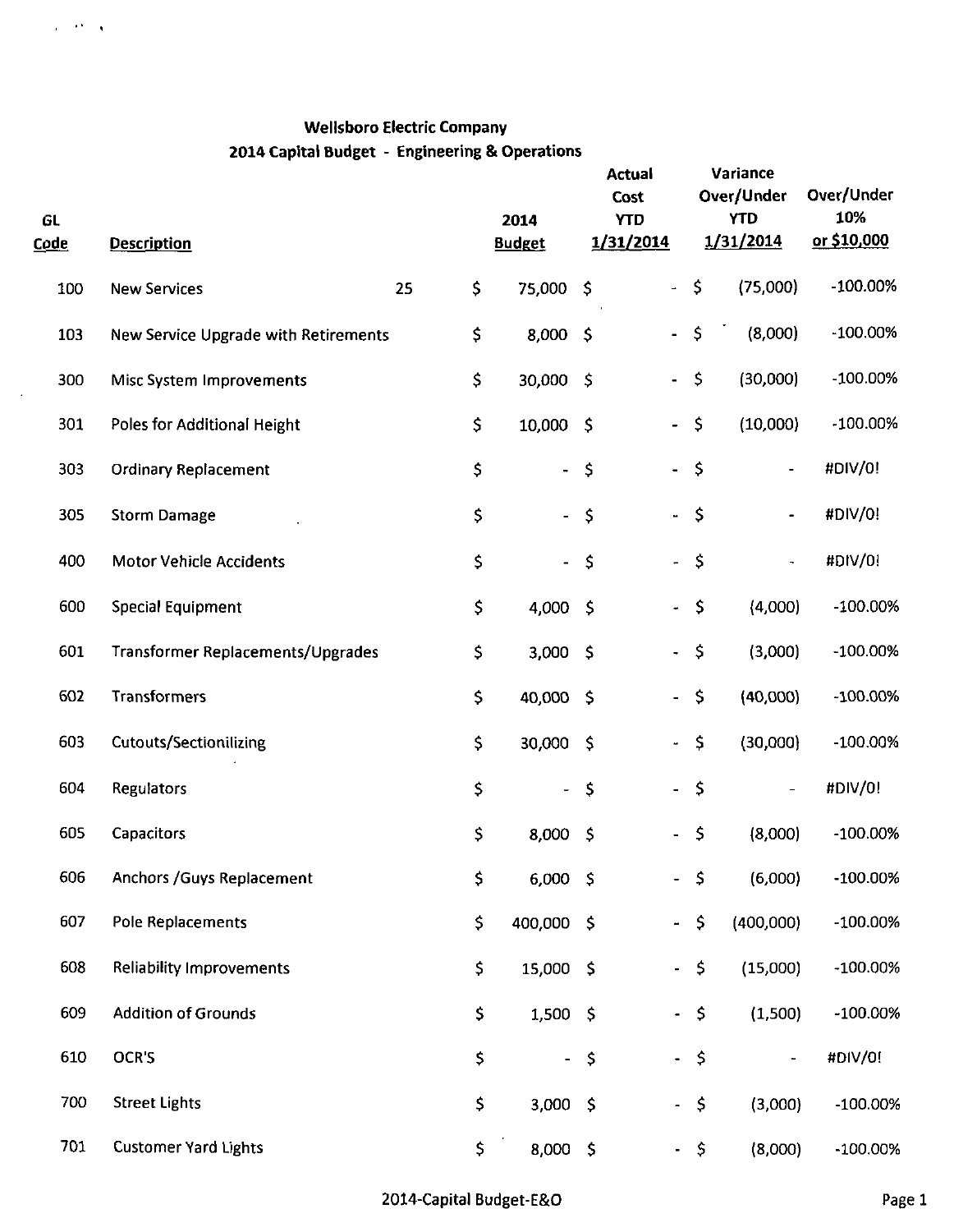$\bar{\mathbf{r}}$ 

 $\chi \rightarrow 0$  .  $\chi$ 

 $\mathcal{L}^{\text{eff}}$ 

| <b>GL</b><br><u>Code</u> | <b>Description</b>                       |     | 2014<br><b>Budget</b> | <b>Actual</b><br>Cost<br><b>YTD</b><br>1/31/2014 |                          |                     | Variance<br>Over/Under<br><b>YTD</b><br>1/31/2014 | Over/Under<br>10%<br>or \$10,000 |
|--------------------------|------------------------------------------|-----|-----------------------|--------------------------------------------------|--------------------------|---------------------|---------------------------------------------------|----------------------------------|
|                          | Retirements                              | \$  | 5,000                 | \$                                               | $\overline{\phantom{a}}$ | $\varsigma$         | (5,000)                                           | $-100.00\%$                      |
|                          | <b>CONSTRUCTION</b>                      |     |                       |                                                  |                          |                     |                                                   |                                  |
| 113                      | In Town - Voltage Conversion             | \$  | 30,000 \$             |                                                  |                          | $-5$                | (30,000)                                          | $-100.00\%$                      |
| 113                      | Dexter/Thumptown Relocate w/CTC          | \$  | 20,000 \$             |                                                  | $\blacksquare$           | $\varsigma$         | (20,000)                                          | $-100.00\%$                      |
| 113                      | PennDot Bridge Job @ Wellsboro Junction  | \$  | 15,000 \$             |                                                  | $\blacksquare$           | $\ddot{\mathsf{S}}$ | (15,000)                                          | $-100.00\%$                      |
| 113                      | PennDot Bridge Job @ Norris Brook        | \$  | 12,000 \$             |                                                  | $\blacksquare$           | $\varsigma$         | (12,000)                                          | $-100.00%$                       |
| 113                      | Ives Run Cable Replacement               | \$. | 15,000 \$             |                                                  | $\blacksquare$           | $\zeta$             | (15,000)                                          | -100.00%                         |
| 113                      | Rte #287 @ Muck, Relocation Upgrade      | \$  | 15,000 \$             |                                                  | $\overline{\phantom{a}}$ | $\mathsf{S}$        | (15,000)                                          | $-100.00\%$                      |
| 608                      | Misc<br>Fault Indicators - Overhead Line | \$  |                       | - \$                                             | $\blacksquare$           | $\mathsf{S}$        |                                                   | #DIV/0!                          |
|                          | <b>Buena Vista Substation-SCADA</b>      | \$  | 15,000 \$             |                                                  | $\overline{\phantom{a}}$ | $\varsigma$         | (15,000)                                          | $-100.00%$                       |
|                          | Mapping                                  | \$  | 25,000 \$             |                                                  | $\overline{\phantom{a}}$ | $\varsigma$         | (25,000)                                          | $-100.00%$                       |
| #390.20                  | <b>Building Renovations</b>              | \$  | 46,000                | - \$                                             | $\overline{\phantom{0}}$ | $\varsigma$         | (46,000)                                          | $-100.00%$                       |
| #370.14                  | Aclara Meters - 96                       | \$  | 10,000 \$             |                                                  | ۰.                       | \$                  | (10,000)                                          | $-100.00\%$                      |
| #397.00                  | Radio Equipment                          | \$  | $5,000$ \$            |                                                  | $\overline{\phantom{0}}$ | \$                  | (5,000)                                           | $-100.00%$                       |
| #391.00                  | Computers                                | \$  | $8,000$ \$            |                                                  | $\overline{\phantom{0}}$ | \$                  | (8,000)                                           | $-100.00\%$                      |
| #394.00                  | <b>Tools &amp; Shop Equipment</b>        | \$  | 10,000 \$             |                                                  | $\overline{\phantom{a}}$ | \$                  | (10,000)                                          | $-100.00\%$                      |
|                          | Landscape Trailer                        | \$  | 2,500                 |                                                  |                          |                     |                                                   |                                  |
|                          | Sub Total                                | \$  | $872,500$   \$        |                                                  |                          | -   \$              | (872, 500)                                        | $-100.00\%$                      |

 $\ddot{\phantom{0}}$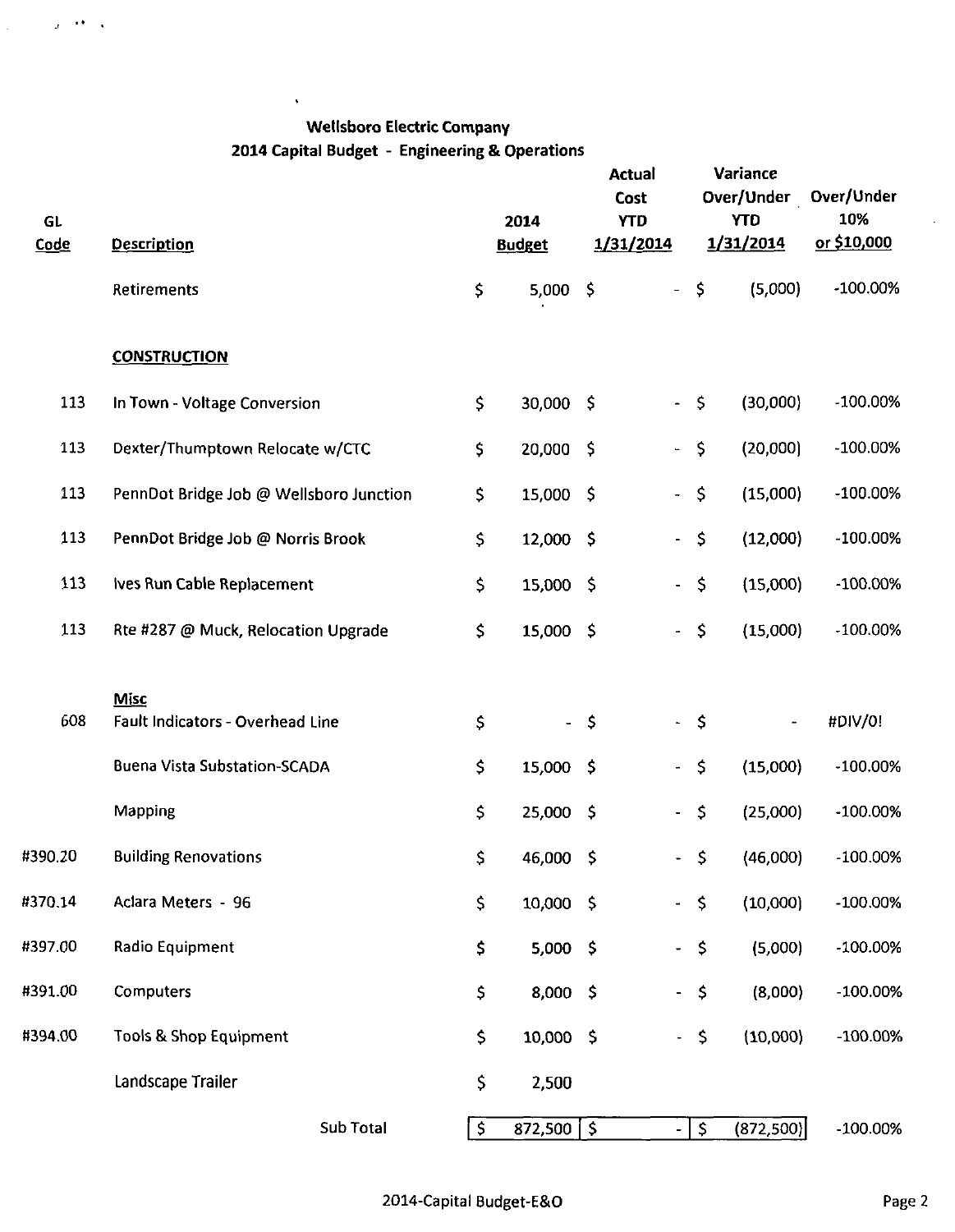$\omega$  , where  $\omega$ 

| GL<br><b>Code</b> | $\bullet$<br><b>Description</b>      |    | 2014<br><b>Budget</b>     | <b>Actual</b><br>Cost<br><b>YTD</b><br>1/31/2014 |              | Variance<br>Over/Under<br><b>YTD</b><br>1/31/2014 | Over/Under<br>10%<br>or \$10,000 |
|-------------------|--------------------------------------|----|---------------------------|--------------------------------------------------|--------------|---------------------------------------------------|----------------------------------|
| G/L #392          | <b>Vehicles - Capital Leases</b>     |    |                           |                                                  |              |                                                   |                                  |
|                   | 2014 Freightliner Altec Bucket Truck | \$ | 245,000 \$                | $\bullet$                                        | \$.          | (245,000)                                         | $-100.00\%$                      |
|                   | 2014 Car #1                          | \$ | 35,000 \$                 |                                                  | $-5$         | (35,000)                                          | $-100.00\%$                      |
|                   | Purchase of leased Equipment         | S  | $\overline{280,000}$ \ \$ | ٠                                                | $\mathsf{S}$ | (280,000)                                         | $-100.00\%$                      |
|                   | <b>Total 2014 Budget</b>             | \$ | $1,152,500$   \$          | $\overline{\phantom{a}}$                         |              | $\mathsf{S}$<br>(1,152,500)                       |                                  |

 $\bar{\beta}$ 

 $\mathcal{A}$ 

 $\bar{z}$ 

 $\overline{a}$